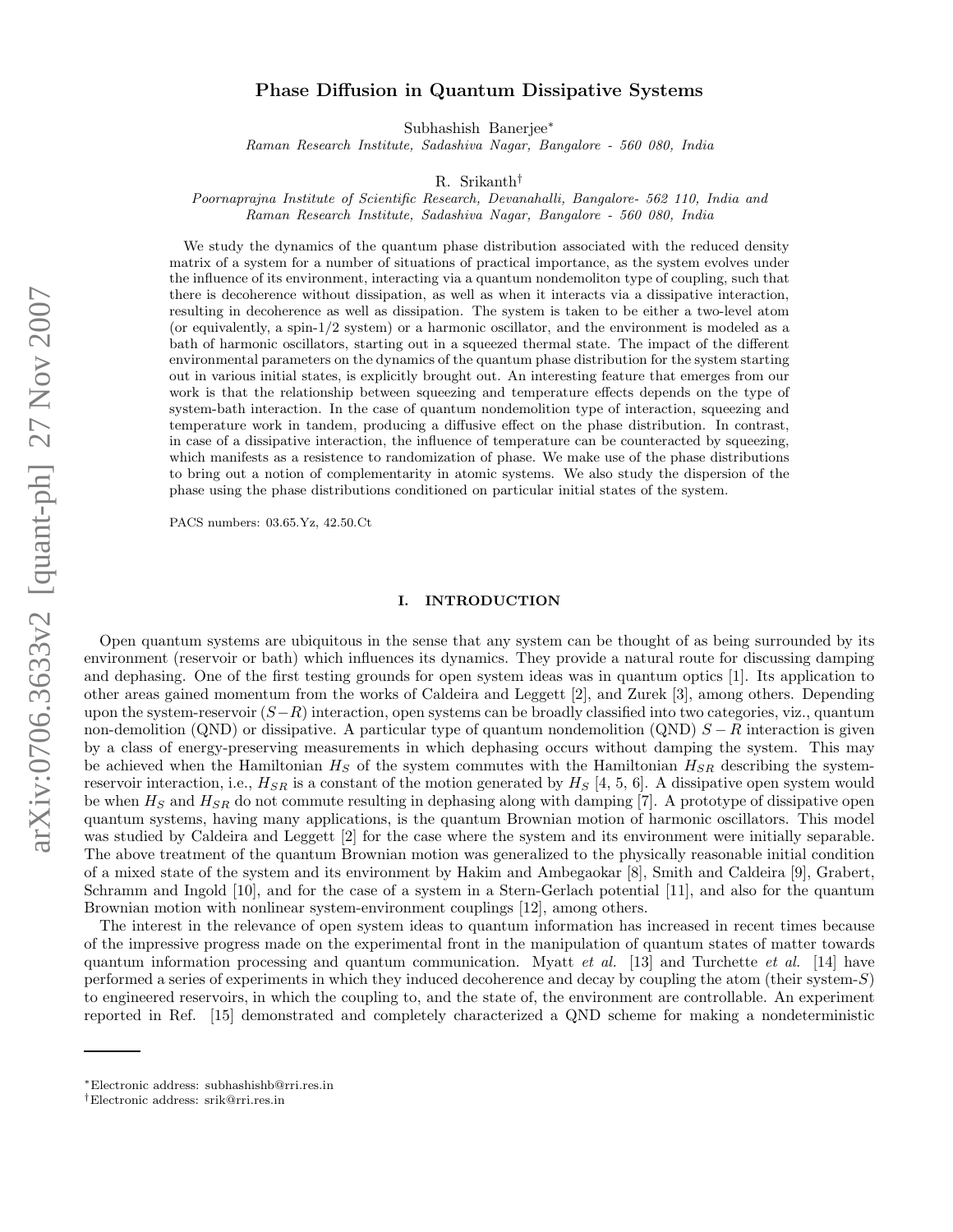measurement of a single photon nondestructively using only linear optics and photo-detection of ancillary modes, to induce a strong nonlinearity at the single photon level. The dynamics of decoherence in continuous atom-optical QND measurements has been studied by Onofrio and Viola [16]. In addition to its relevance in ultrasensitive measurements, a QND scheme provides a way to prepare quantum mechanical states which may otherwise be difficult to create, such as Fock states with a specific number of particles. It has been shown that the accuracy of atomic interferometry can be improved by using QND measurements of the atomic populations at the inputs to the interferometer [17]. QND systems have also been proposed for engineering quantum dynamical evolution of a system with the help of a quantum meter [18]. In a recent study of QND open system Hamiltonians for two different models of the environment describable as baths of either oscillators or spins, an interesting connection was found between the energy-preserving QND Hamiltonians and the phase space area-preserving canonical transformations [19].

A class of observables that may be measured repeatedly with arbitrary precision, with the influence of the measurement apparatus on the system being confined strictly to the conjugate observables, is called QND or back-action evasive observables [20, 21, 22, 23]. Such a measurement scheme was originally introduced in the context of the detection of gravitational waves [24, 25]. The energy preserving measurements, referred to above, form an important class of such a general QND measurement scheme. Since they describe dephasing without dissipation, a study of phase diffusion in such a situation is important from the context of a number of experimental situations.

The quantum description of phases [26, 27] has a long history [28, 29, 30, 31, 32]. Pegg and Barnett [31], following Dirac [28], carried out a polar decomposition of the annihilation operator and defined a hermitian phase operator in a finite-dimensional Hilbert space. In their scheme, the expectation value of a function of the phase operator is first carried out in a finite-dimensional Hilbert space, and then the dimension is taken to the limit of infinity. However, it is not possible to interpret this expectation value as that of a function of a hermitian phase operator in an infinitedimensional Hilbert space [33, 34]. To circumvent this problem, the concept of phase distribution for the quantum phase has been introduced [33, 35]. In this scheme, one associates a phase distribution to a given state such that the average of a function of the phase operator in the state, computed with the phase distribution, reproduces the results of Pegg and Barnett.

A study of the quantum phase diffusion in a number of QND systems was carried out in Ref. [36] using the phase distribution approach. In this work we extend the above study to include the effect of dissipation on phase diffusion. Throughout this paper, the bath is assumed to be a collection of harmonic oscillators starting from a squeezed thermal initial state. An advantage of using a squeezed thermal bath is that the decay rate of quantum coherences can be suppressed leading to preservation of non-classical effects [37, 38, 39]. It has also been shown to modify the evolution of the geometric phase of two-level atomic systems [40]. The plan of the paper is as follows. In Section II, we recollect some results on the quantum phase distribution in QND systems from [36, 39]. We extend the previous expressions, for a single two-level atomic system, to the case of two two-level atoms and further plot the quantum phase distribution for ten two-level atoms. Following Agarwal and Singh [41] we also introduce the number distribution and use it to discuss the complementary between the number and phase distributions. In Section III, we study the quantum phase distribution of a two-level atomic system interacting with its bath via a dissipative interaction. The evolution is governed by a Lindblad equation. The phase distribution is studied for the system initially (a) in an atomic coherent state and (b) in an atomic squeezed state. For the system in an atomic coherent state, complementarity between the number and phase distributions is discussed. In Section IV, the quantum phase distribution of the system of a harmonic oscillator, in a dissipative interaction with its bath, is obtained. In Section V, an application is made of the quantum phase distributions obtained for various initial system states and  $S - R$  interactions, to study the corresponding phase dispersion. In Section VI, we present our conclusions.

## II. QUANTUM PHASE DISTRIBUTION: QND

Here we recapulate, from [36], the results of Quantum Phase Distributions for a two-level atomic system as well as that of a harmonic oscillator which undergo interaction with their environments via a QND type of interaction. We consider the following Hamiltonian which models the interaction of a system with its environment, modeled as a bath of harmonic oscillators, via a QND type of coupling [39]:

$$
H = HS + HR + HSR
$$
  
=  $HS + \sum_{k} \hbar \omega_{k} b_{k}^{\dagger} b_{k} + HS \sum_{k} g_{k} (b_{k} + b_{k}^{\dagger}) + HS2 \sum_{k} \frac{g_{k}^{2}}{\hbar \omega_{k}}.$  (1)

Here  $H_S$ ,  $H_R$  and  $H_{SR}$  stand for the Hamiltonians of the system, reservoir and system-reservoir interaction, respectively. The  $g_k$ 's are dimensionless coupling constants. The last term on the right-hand side of Eq. (1) is a renormalization inducing 'counter term'. Since  $[H_S, H_{SR}] = 0$ , (1) is of QND type. Here  $H_S$  is a generic system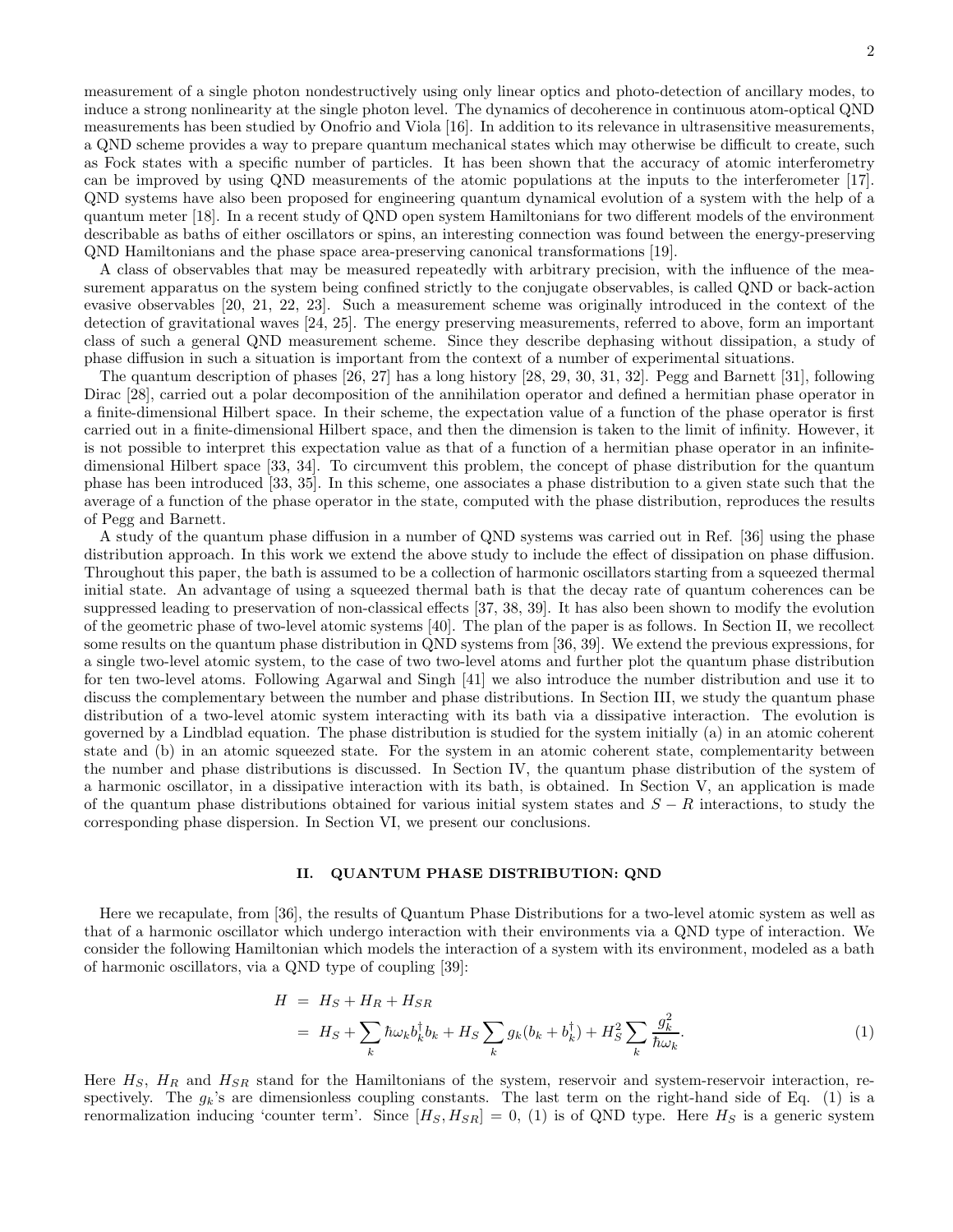Hamiltonian which will be used subsequently to model different physical situations. Assuming separable initial conditions with the bath being initially in a squeezed thermal state and tracing over the bath degrees of freedom, the reduced density matrix of the system of interest  $S$ , in the system eigenbasis, is obtained as [39]

$$
\rho_{nm}^s(t) = e^{-\frac{i}{\hbar}(E_n - E_m)t} e^{i(E_n^2 - E_m^2)\eta(t)} \times \exp\left[ - (E_m - E_n)^2 \gamma(t) \right] \rho_{nm}^s(0),\tag{2}
$$

where

$$
\eta(t) = -\sum_{k} \frac{g_k^2}{\hbar^2 \omega_k^2} \sin(\omega_k t),\tag{3}
$$

and

$$
\gamma(t) = \frac{1}{2} \sum_{k} \frac{g_k^2}{\hbar^2 \omega_k^2} \coth\left(\frac{\beta \hbar \omega_k}{2}\right) \left| \left(e^{i\omega_k t} - 1\right) \cosh(r_k) + \left(e^{-i\omega_k t} - 1\right) \sinh(r_k) e^{i2\Phi_k} \right|^2. \tag{4}
$$

For the reservoir R to be considered as a proper bath causing decoherence and (possibly) dissipation, we need to assume a 'quasi-continuous' bath spectrum with spectral density  $I(\omega)$  such that for an arbitrary function  $f(\omega)$  the continuum limit implies [6]

$$
\sum_{k} \frac{g_k^2}{\hbar^2} f(\omega_k) \longrightarrow \int_0^\infty d\omega I(\omega) f(\omega).
$$
\n(5)

We consider the case of an Ohmic bath with spectral density

$$
I(\omega) = \frac{\gamma_0}{\pi} \omega e^{-\omega/\omega_c},\tag{6}
$$

where  $\gamma_0$ , having the dimension of 1/(energy)<sup>2</sup> [6], and  $\omega_c$  are two bath parameters characterizing the quantum noise. Using Eqs.  $(5)$  and  $(6)$  in Eq.  $(3)$ , we obtain [39]

$$
\eta(t) = -\frac{\gamma_0}{\pi} \tan^{-1}(\omega_c t). \tag{7}
$$

Using Eqs. (5), (6) in Eq. (4) and using the  $T = 0$  limit,  $\gamma(t)$  is obtained as [39]

$$
\gamma(t) = \frac{\gamma_0}{2\pi} \cosh(2r) \ln(1 + \omega_c^2 t^2) - \frac{\gamma_0}{4\pi} \sinh(2r) \ln\left[\frac{\left(1 + 4\omega_c^2 (t - a)^2\right)}{\left(1 + \omega_c^2 (t - 2a)^2\right)^2}\right] - \frac{\gamma_0}{4\pi} \sinh(2r) \ln(1 + 4a^2 \omega_c^2),\tag{8}
$$

where the resulting integrals are defined only for  $t > 2a$  [42]. Using Eqs. (5), (6) in Eq. (4) and using the high T limit,  $\gamma(t)$  is obtained as [39]

$$
\gamma(t) = \frac{\gamma_0 k_B T}{\pi \hbar \omega_c} \cosh(2r) \left[ 2\omega_c t \tan^{-1}(\omega_c t) + \ln\left(\frac{1}{1 + \omega_c^2 t^2}\right) \right]
$$

$$
-\frac{\gamma_0 k_B T}{2\pi \hbar \omega_c} \sinh(2r) \left[ 4\omega_c (t - a) \tan^{-1} (2\omega_c (t - a)) -4\omega_c (t - 2a) \tan^{-1} (\omega_c (t - 2a)) + 4a\omega_c \tan^{-1} (2a\omega_c) + \ln\left(\frac{\left[1 + \omega_c^2 (t - 2a)^2\right]^2}{\left[1 + 4\omega_c^2 (t - a)^2\right]}\right) + \ln\left(\frac{1}{1 + 4a^2 \omega_c^2}\right) \right],
$$
(9)

where, again, the resulting integrals are defined for  $t > 2a$  [42]. Here we have for simplicity taken the squeezed bath parameters as

$$
\cosh(2r(\omega)) = \cosh(2r), \quad \sinh(2r(\omega)) = \sinh(2r), \n\Phi(\omega) = a\omega,
$$
\n(10)

where  $a$  is a constant depending upon the squeezed bath. Note that the results pertaining to a thermal bath can be obtained from the above equations by setting the squeezing parameters r and  $\Phi$  to zero. It is interesting to note that in the context of quantum information, the open system effect depicted in this Section can be modeled by a familiar quantum noisy channel, viz., the phase damping channel [40, 43, 44].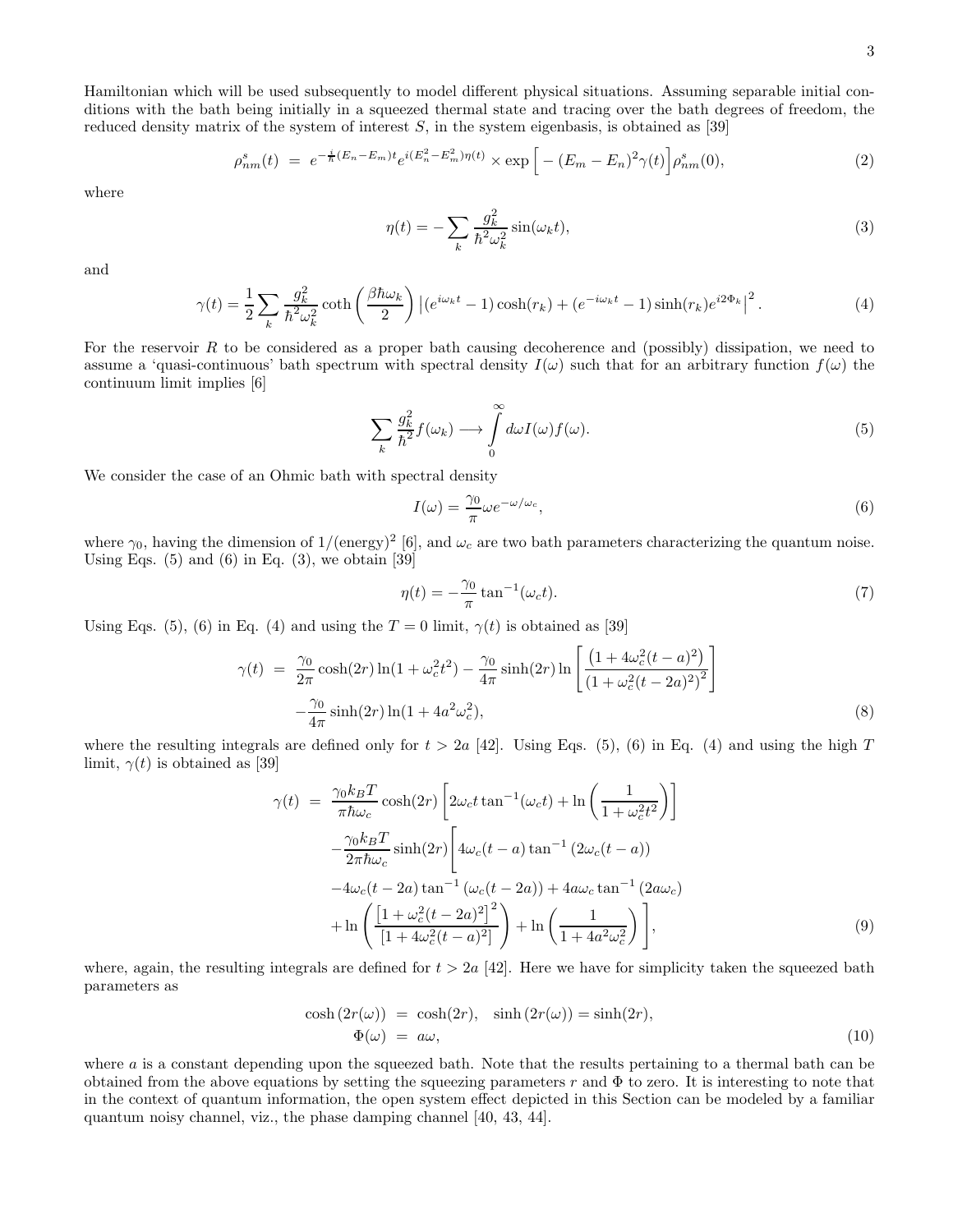### A. Two-Level Atomic Systems

Here we consider the case where our system S is a two-level atom. The system Hamiltonian  $H_S$  is

$$
H_S = \frac{\hbar\omega}{2}\sigma_z,\tag{11}
$$

where  $\sigma_z$  is the usual Pauli matrix. The form of the system Hamiltonian  $H_S$ , Eq. (11), when substituted in Eq. (1) has been used in the context of quantum computation [45, 46, 47]. In the context of a system of multiple two-level atoms, which is equivalent to an angular momentum system, we set  $H_S = \hbar \omega J_z$ . The Wigner-Dicke state [48, 49, 50]  $|j, m\rangle$ , which are the simultaneous eigenstates of the angular momentum operators  $J^2$  and  $J_z$ , serve as the basis states for  $H<sub>S</sub>$ , and we have

$$
H_S|j,m\rangle = \hbar\omega m|j,m\rangle
$$
  
=  $E_{j,m}|j,m\rangle$ . (12)

Here  $-j \leq m \leq j$ . Using this basis and the above equation in Eq. (2) we obtain the reduced density matrix of the system as

$$
\rho_{jm,jn}^s(t) = e^{-i\omega(m-n)t} e^{i(\hbar\omega)^2(m^2-n^2)\eta(t)} e^{-(\hbar\omega)^2(m-n)^2\gamma(t)} \rho_{jm,jn}^s(0). \tag{13}
$$

Following Agarwal and Singh [41] we introduce the phase distribution  $\mathcal{P}(\phi)$ ,  $\phi$  being related to the phase of the dipole moment of the system, as

$$
\mathcal{P}(\phi) = \frac{2j+1}{4\pi} \int_0^{\pi} d\theta \sin(\theta) Q(\theta, \phi), \qquad (14)
$$

where  $\mathcal{P}(\phi) > 0$  and is normalized to unity, i.e.,  $\int_0^{2\pi} d\phi \mathcal{P}(\phi) = 1$ . Here  $Q(\theta, \phi)$  is defined as

$$
Q(\theta, \phi) = \langle \theta, \phi | \rho^s | \theta, \phi \rangle,\tag{15}
$$

where  $|\theta, \phi\rangle$  are the atomic coherent states [51, 52] given by an expansion over the Wigner-Dicke states [49] as

$$
|\theta,\phi\rangle = \sum_{m=-j}^{j} \left(\frac{2j}{j+m}\right)^{\frac{1}{2}} (\sin(\theta/2))^{j+m} (\cos(\theta/2))^{j-m} |j,m\rangle e^{-i(j+m)\phi}.
$$
 (16)

Using Eq. (15) in Eq. (14), with insertions of partitions of unity in terms of the Wigner-Dicke states, we can write the phase distribution function as

$$
\mathcal{P}(\phi) = \frac{2j+1}{4\pi} \int_0^{\pi} d\theta \sin \theta \sum_{n,m=-j}^j \langle \theta, \phi | j, n \rangle
$$
  
 
$$
\times \langle j, n | \rho^s(t) | j, m \rangle \langle j, m | \theta, \phi \rangle.
$$
 (17)

Now we take up two physically interesting initial conditions for the system S.

#### 1. System initially in an atomic coherent state

Here we consider the system  $S$  to be initially in an atomic coherent state which is the atomic analogue of the Glauber coherent state [49]. Thus the initial system density matrix is

$$
\rho^s(0) = |\alpha', \beta'\rangle \langle \alpha', \beta'|.\tag{18}
$$

Using the Eqs. (13), (18) in Eq. (17) we obtain the phase distribution for a two-level atom, with  $j = \frac{1}{2}$  as [36]

$$
\mathcal{P}(\phi) = \frac{1}{2\pi} \left[ 1 + \frac{\pi}{4} \sin(\alpha') \cos(\beta' + \omega t - \phi) e^{-(\hbar\omega)^2 \gamma(t)} \right].
$$
\n(19)

It can be easily checked that this  $\mathcal{P}(\phi)$  is normalized to unity. As can be seen from Eq. (19), only  $\gamma(t)$  plays a role in the effect of the environment on the phase distribution.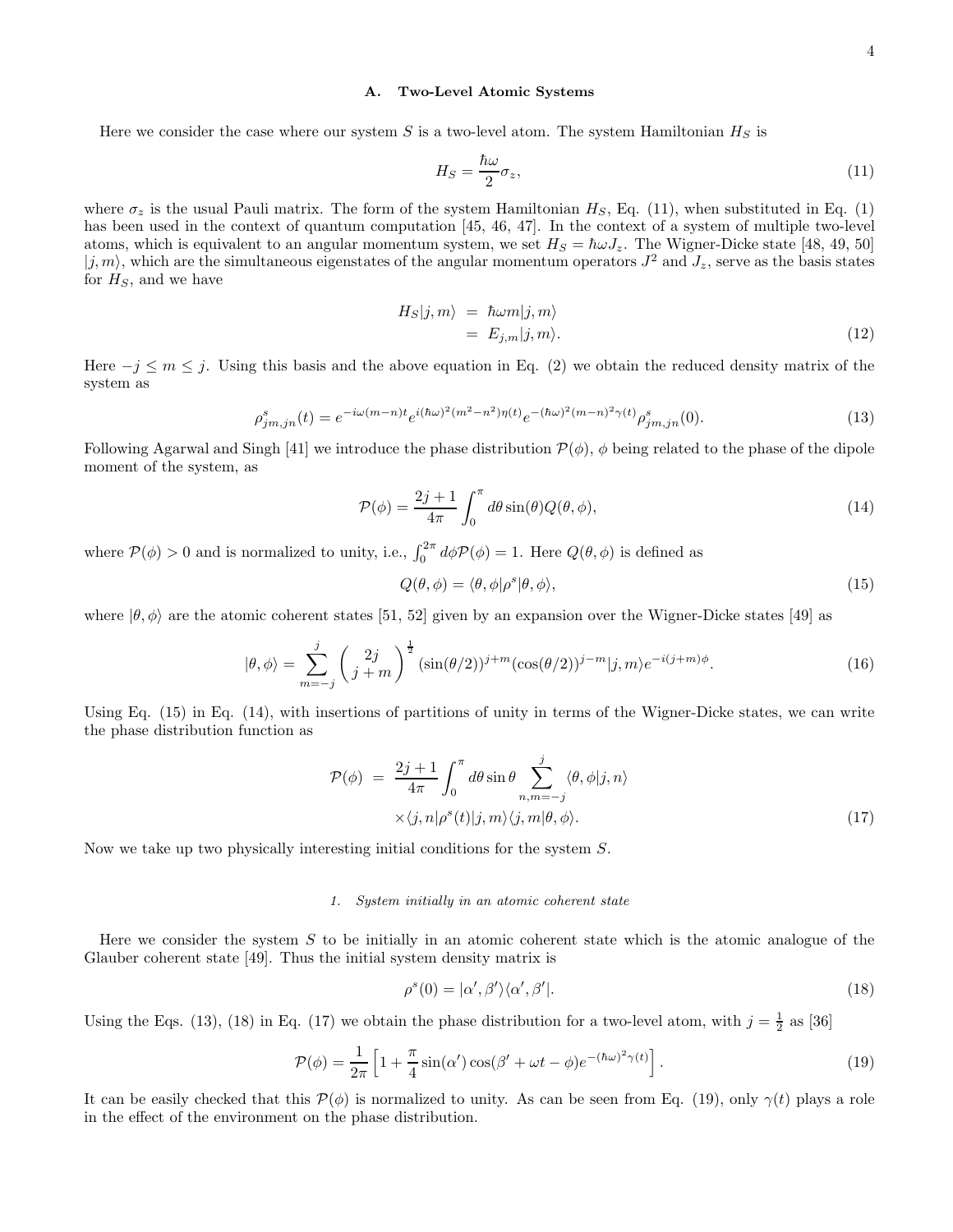### 2. System initially in an atomic squeezed state

Now we consider our system S to be initially in an atomic squeezed state [51, 52, 53, 54] expressed in terms of the Wigner-Dicke states as

$$
|\zeta, p\rangle = A_p \exp(\Theta J_z) \exp(-i\frac{\pi}{2}J_y)|j, p\rangle,
$$
\n(20)

where

$$
e^{2\Theta} = \tanh(2|\zeta|) \tag{21}
$$

and  $A_p$  is usually obtained by normalization. Thus the initial density matrix of the system S is

$$
\rho^s(0) = |\zeta, p\rangle\langle\zeta, p|.\tag{22}
$$

Using the Eqs. (13), (22) in Eq. (17) we obtain the phase distribution for a two-level atom, with  $j = \frac{1}{2}$  for  $p = \pm \frac{1}{2}$ as [36]

$$
\mathcal{P}(\phi) = \frac{1}{2\pi} \left[ 1 \pm \frac{\pi}{4\cosh(\Theta)} \cos(\phi - \omega t) e^{-(\hbar\omega)^2 \gamma(t)} \right],\tag{23}
$$

It can be seen that Eqs. (23), are normalized to unity.

The above expressions may be extended to the case of multiple two-level atoms. For e.g., the quantum phase distribution for two two-level atoms, with  $j = 1$ , is:

$$
\mathcal{P}(\phi) = \frac{1}{2\pi} \left\{ 1 \pm \frac{3\pi}{4(1 + \cosh(2\Theta))} \left[ \cos(\phi - \omega t) \cos([\hbar\omega]^2 \eta(t)) \cosh(\Theta) \right. \\ - \sin(\phi - \omega t) \sin([\hbar\omega]^2 \eta(t)) \sinh(\Theta) \right] \exp(-[\hbar\omega]^2 \gamma(t)) \\ + \frac{1}{2(1 + \cosh(2\Theta))} \cos(2[\phi - \omega t]) \exp(-4[\hbar\omega]^2 \gamma(t)) \right\},
$$
\n(24)

for  $p = \pm 1$  and

$$
\mathcal{P}(\phi) = \frac{1}{2\pi} \left\{ 1 - \frac{1}{2\cosh(2\Theta)} \cos(2(\phi - \omega t)) \exp(-4[\hbar\omega]^2 \gamma(t)) \right\},\tag{25}
$$

for  $p = 0$ .

In comparison with Eq. (23), which gives the quantum phase distribution for a single two-level atom, it can be seen that Eq. (24) (phase distribution for two two-level atoms) involves both  $\eta(t)$  and  $\gamma(t)$ . This procedure may be carried to any number of two-level atoms using the Wigner-d function [55]:

$$
d_{n,p}^j(\pi/2) = 2^{-j} \sqrt{(j+n)!(j-n)!(j+p)!(j-p)!} \sum_q \frac{(-1)^q}{q!(j+n-q)!(j-p-q)!(p+q-n)!},\tag{26}
$$

where  $d_{n,p}^j(\theta)$  is the standard Wigner symbol for the rotation operator [55]

$$
d_{n,p}^j\left(\theta\right) = \langle j, n | e^{-i\theta J_y} | j, p \rangle. \tag{27}
$$

In Figure 1, we plot the quantum phase distribution for ten two-level atoms. It can be clearly seen from the figure that compared to the unitary case, interaction with the bath (characterized by finiteness of  $\gamma_0$ ) causes phase diffusion. A comparison of the small- and large-dashed curves indicates that with increase in bath exposure duration  $t$ , the phase distribution diffuses as well as shifts to the right. It is also evident from the figure that increase in the bath squeezing  $r$  and temperature  $T$  also cause phase diffusion. The phase distributions are normalized to unity.

In the case of QND type of interaction, the system is decohered without its energy being affected. This is reflected in the fact that with higher noise, the 'phase' gets completely randomized, resulting in a flattening of the distribution  $P(\phi)$ , as depicted in Figure 1, whereas the 'number' distribution, given by

$$
p(m) = \langle j, m | \rho^{s}(t) | j, m \rangle, \quad |m| \le j,
$$
\n
$$
\int \int \frac{2j}{(1 + (1/2))^{2(j+m)}} \frac{1}{(1/2)^{(j+m)}} \frac{1}{(1/2)^{(j+m)}} \frac{1}{(1 + (1/2))^{j}} \frac{1}{(1/2)^{(j+m)}} \frac{1}{(1/2)^{(j+m)}} \frac{1}{(1/2)^{(j+m)}} \frac{1}{(1/2)^{(j+m)}} \frac{1}{(1/2)^{(j+m)}} \frac{1}{(1/2)^{(j+m)}} \frac{1}{(1/2)^{(j+m)}} \frac{1}{(1/2)^{(j+m)}} \frac{1}{(1/2)^{(j+m)}} \frac{1}{(1/2)^{(j+m)}} \frac{1}{(1/2)^{(j+m)}} \frac{1}{(1/2)^{(j+m)}} \frac{1}{(1/2)^{(j+m)}} \frac{1}{(1/2)^{(j+m)}} \frac{1}{(1/2)^{(j+m)}} \frac{1}{(1/2)^{(j+m)}} \frac{1}{(1/2)^{(j+m)}} \frac{1}{(1/2)^{(j+m)}} \frac{1}{(1/2)^{(j+m)}} \frac{1}{(1/2)^{(j+m)}} \frac{1}{(1/2)^{(j+m)}} \frac{1}{(1/2)^{(j+m)}} \frac{1}{(1/2)^{(j+m)}} \frac{1}{(1/2)^{(j+m)}} \frac{1}{(1/2)^{(j+m)}} \frac{1}{(1/2)^{(j+m)}} \frac{1}{(1/2)^{(j+m)}} \frac{1}{(1/2)^{(j+m)}} \frac{1}{(1/2)^{(j+m)}} \frac{1}{(1/2)^{(j+m)}} \frac{1}{(1/2)^{(j+m)}} \frac{1}{(1/2)^{(j+m)}} \frac{1}{(1/2)^{(j+m)}} \frac{1}{(1/2)^{(j+m)}} \frac{1}{(1/2)^{(j+m)}} \frac{1}{(1/2)^{(j+m)}} \frac{1}{(1/2)^{(j+m)}} \frac{1}{(1/2)^{(j+m)}} \frac{1}{(1/2)^{(j+m)}} \frac{1}{(1/2)^{(j+m)}} \frac{1}{(1/2)^{(j+m)}} \frac{1}{(1/2)^{(j+m)}} \frac{1}{(1/2)^{(j+m)}} \frac{1}{(1/2)^{(j+m)}} \frac{1}{(1/2)^{(j+m)}} \frac{1}{(1/2)^{(j+m)}} \frac{1}{(1
$$

$$
= \begin{cases} \binom{2j}{j+m} (\sin(\alpha'/2))^{2(j+m)} (\cos(\alpha'/2))^{2(j-m)} & \text{for initial atomic coherent state Eq. (18)}\\ |A_p|^2 e^{2m\Theta} |d_{mp}^j(\pi/2)|^2 & \text{for initial atomic squeezed state Eq. (22)}, \end{cases}
$$
(29)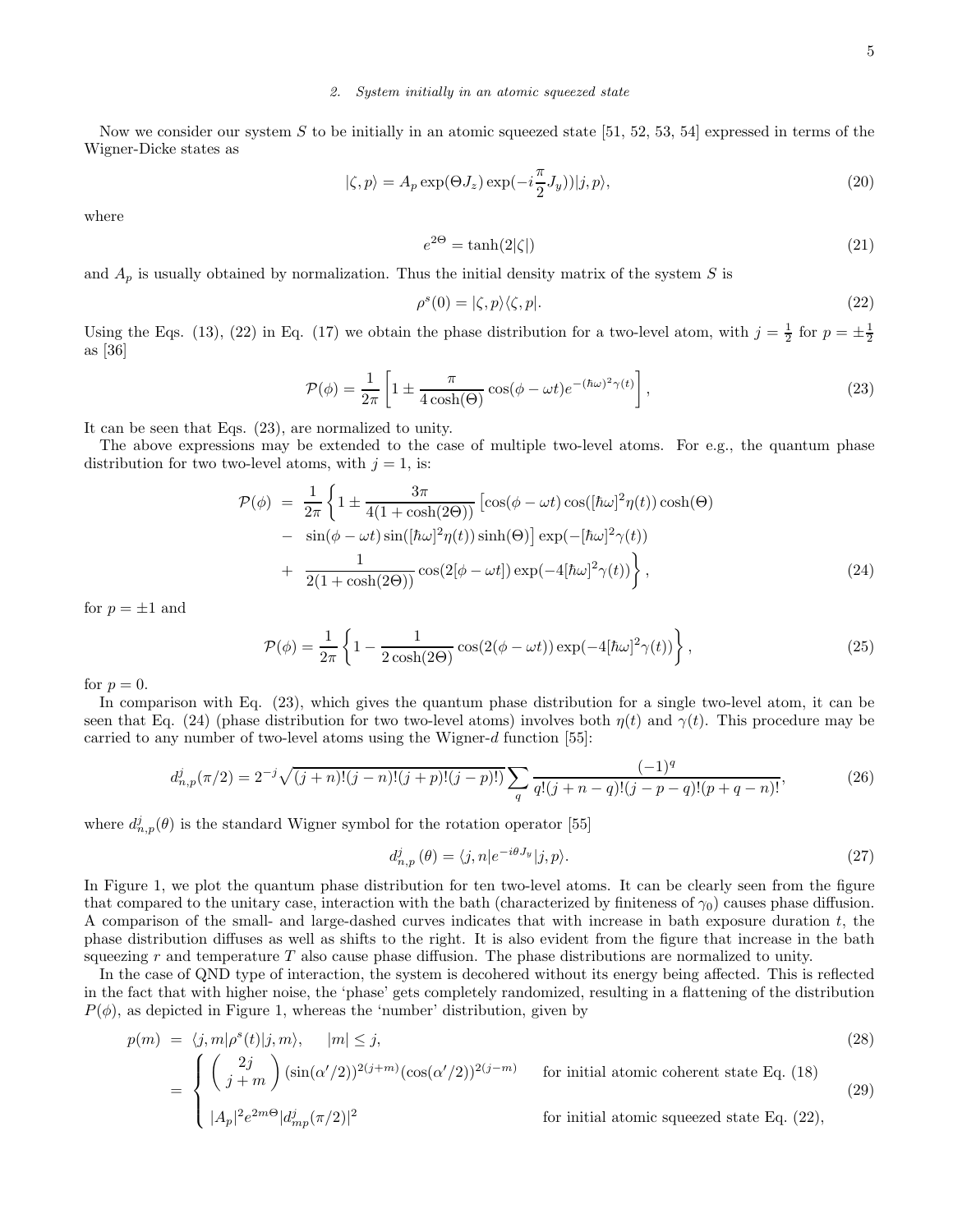

FIG. 1: Quantum phase distribution  $\mathcal{P}(\phi)$  with respect to  $\phi$  (in radians) for ten atoms, starting in an atomic squeezed state (Eq. (22)), with  $j = p = 5$ ,  $a = 0$  (Eq. (10)),  $\Theta = -0.01832$  (Eq. (21)) and  $\gamma_0 = 0.025$ , undergoing a QND system-bath interaction. Here  $\omega = 1$  and  $\omega_c = 100$ . The bold curve represents unitary evolution for  $t = 0.1$ , while the small-dashed and large-dashed curves are for the bath squeezing parameter  $r = 1.0$ , temperature (in units where  $\hbar \equiv k_B \equiv 1$ )  $T = 0.0$  and evolution times  $t = 0.1$  and 1, respectively. The dot-dashed curve represents the case  $r = 2.0, t = 0.1, T = 0.0$ , and the dotted curve the case  $r = 1.0, t = 0.1, T = 300.0$ .

remains unaffected. The distributions  $p(m)$  and  $P(\phi)$  may be thought of as complementary [41] in the sense of conjugate Hermitian observables. For example, it may be verified that a 'number' state, i.e., Wigner-Dicke state, corresponds to a phase distribution of maximum uncertainty (in the entropic sense) [56]. This process may be understood as the selection of states in a preferred pointer basis [3, 5], which in this case are the Wigner-Dicke states, because of the nature of the system-reservoir interaction, whereby the environment 'monitors' the system in the preferred basis. As  $p(m)$  represents information in the preferred basis [5], the influence of the environment is not seen explicitly in Eq. (29).

#### B. Harmonic Oscillator System

Here the system of interest  $S$  is taken to be a harmonic oscillator with the Hamiltonian

$$
H_S = \hbar\omega \left( a^\dagger a + \frac{1}{2} \right). \tag{30}
$$

The number states serve as an appropriate basis for the system Hamiltonian and the system energy eigenvalue (30) in this basis is

$$
E_n = \hbar\omega(n + \frac{1}{2}).\tag{31}
$$

Following Agarwal *et al.* [35] we define a phase distribution  $\mathcal{P}(\theta)$  for a given density operator  $\hat{\rho}$  associated with a state  $|\theta\rangle$  as

$$
\mathcal{P}(\theta) = \frac{1}{2\pi} \langle \theta | \rho | \theta \rangle, \ 0 \le \theta \le 2\pi,
$$
  
= 
$$
\frac{1}{2\pi} \sum_{m,n=0}^{\infty} \rho_{m,n} e^{i(n-m)\theta}, \tag{32}
$$

where the states  $|\theta\rangle$  are the analogues of the Susskind-Glogower [29] phase operator and are defined in terms of the number states  $|n\rangle$  as

$$
|\theta\rangle = \sum_{n=0}^{\infty} e^{in\theta} |n\rangle.
$$
 (33)

The sum in Eq. (32) is assumed to converge and the phase distribution normalized to unity. Now we take up two physically interesting initial conditions for the system S.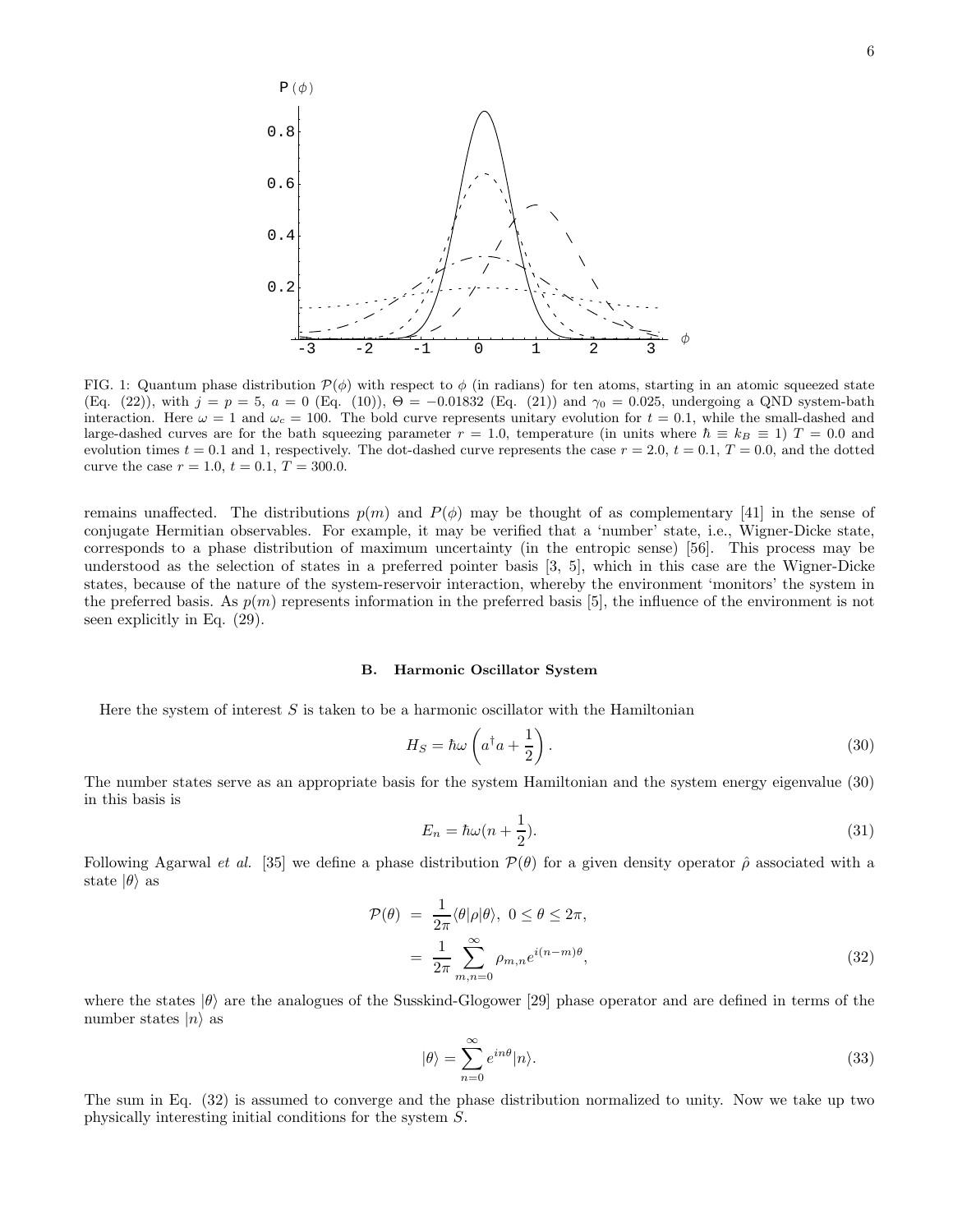# 1. System initially in a coherent state

The initial density matrix of the system is

$$
\rho^s(0) = |\alpha\rangle\langle\alpha|,\tag{34}
$$

where

$$
\alpha = |\alpha|e^{i\theta_0} \tag{35}
$$

is a coherent state [57]. Using Eqs. (31), (34) in Eq. (2) and then using it in Eq. (32), the phase distribution is obtained as [36]

$$
\mathcal{P}(\theta) = \frac{1}{2\pi} \sum_{m,n=0}^{\infty} \frac{|\alpha|^{n+m}}{\sqrt{(n)!(m)!}} e^{i(n-m)(\theta - \theta_0)} e^{-|\alpha|^2} \times e^{-i\omega(m-n)t} e^{i(\hbar\omega)^2(m-n)(n+m+1)\eta(t)} e^{-(\hbar\omega)^2(n-m)^2 \gamma(t)}.
$$
\n(36)

### 2. System initially in a squeezed coherent state

The initial density matrix of the system is

$$
\rho^s(0) = |\xi, \alpha\rangle\langle\alpha, \xi|,\tag{37}
$$

where the squeezed coherent state is defined as [57]

$$
|\xi,\alpha\rangle = S(\xi)D(\alpha)|0\rangle.
$$
\n(38)

Here S denotes the standard squeezing operator and D denotes the standard displacement operator [57]. Using Eqs.  $(31)$ ,  $(37)$  in Eq.  $(2)$  and then using it in Eq.  $(32)$ , the phase distribution is obtained as  $[36]$ 

$$
\mathcal{P}(\theta) = \frac{1}{2\pi} \sum_{m,n=0}^{\infty} e^{i(n-m)\theta} \frac{e^{i\frac{\psi}{2}(m-n)} \left(\tanh(r_1)\right)^{\frac{(m+n)}{2}}}{2^{\frac{(m+n)}{2}} \sqrt{(m)!(n!)}} \exp\left[-|\alpha|^2 (1-\tanh(r_1)\cos(2\theta_0-\psi))\right] \times H_m \left[\frac{|\alpha|e^{i(\theta_0-\frac{\psi}{2})}}{\sqrt{\sinh(2r_1)}}\right] H_n^* \left[\frac{|\alpha|e^{i(\theta_0-\frac{\psi}{2})}}{\sqrt{\sinh(2r_1)}}\right] \times e^{-i\omega(m-n)t} e^{i(\hbar\omega)^2(m-n)(n+m+1)\eta(t)} e^{-(\hbar\omega)^2(n-m)^2 \gamma(t)}.
$$
\n(39)

Here the system squeezing parameter  $\xi = r_1 e^{i\psi}$  and  $H_n[z]$  is a Hermite polynomial. The phase distributions depicted by Eqs. (36), (39) have been plotted in Ref. [36], where they were seen to exhibit a phase diffusion pattern with the phase distributions being normailzed to unity.

# III. QUANTUM PHASE DISTRIBUTION OF A TWO-LEVEL ATOMIC SYSTEM IN NON-QND INTERACTION WITH BATH

Here we will obtain the quantum phase distribution of a two-level atomic system in an interaction with a squeezed thermal bath such that it undergoes both decoherence and dissipation. The reduced density matrix operator of the system  $S$  is given by [7, 57]

$$
\frac{d}{dt}\rho^{s}(t) = -i\frac{\omega}{2} [\sigma_{z}, \rho^{s}(t)] \n+ \gamma_{0}(N+1) \left( \sigma_{-}\rho^{s}(t)\sigma_{+} - \frac{1}{2}\sigma_{+}\sigma_{-}\rho^{s}(t) - \frac{1}{2}\rho^{s}(t)\sigma_{+}\sigma_{-} \right) \n+ \gamma_{0}N \left( \sigma_{+}\rho^{s}(t)\sigma_{-} - \frac{1}{2}\sigma_{-}\sigma_{+}\rho^{s}(t) - \frac{1}{2}\rho^{s}(t)\sigma_{-}\sigma_{+} \right) \n- \gamma_{0}M\sigma_{+}\rho^{s}(t)\sigma_{+} - \gamma_{0}M^{*}\sigma_{-}\rho^{s}(t)\sigma_{-}.
$$
\n(40)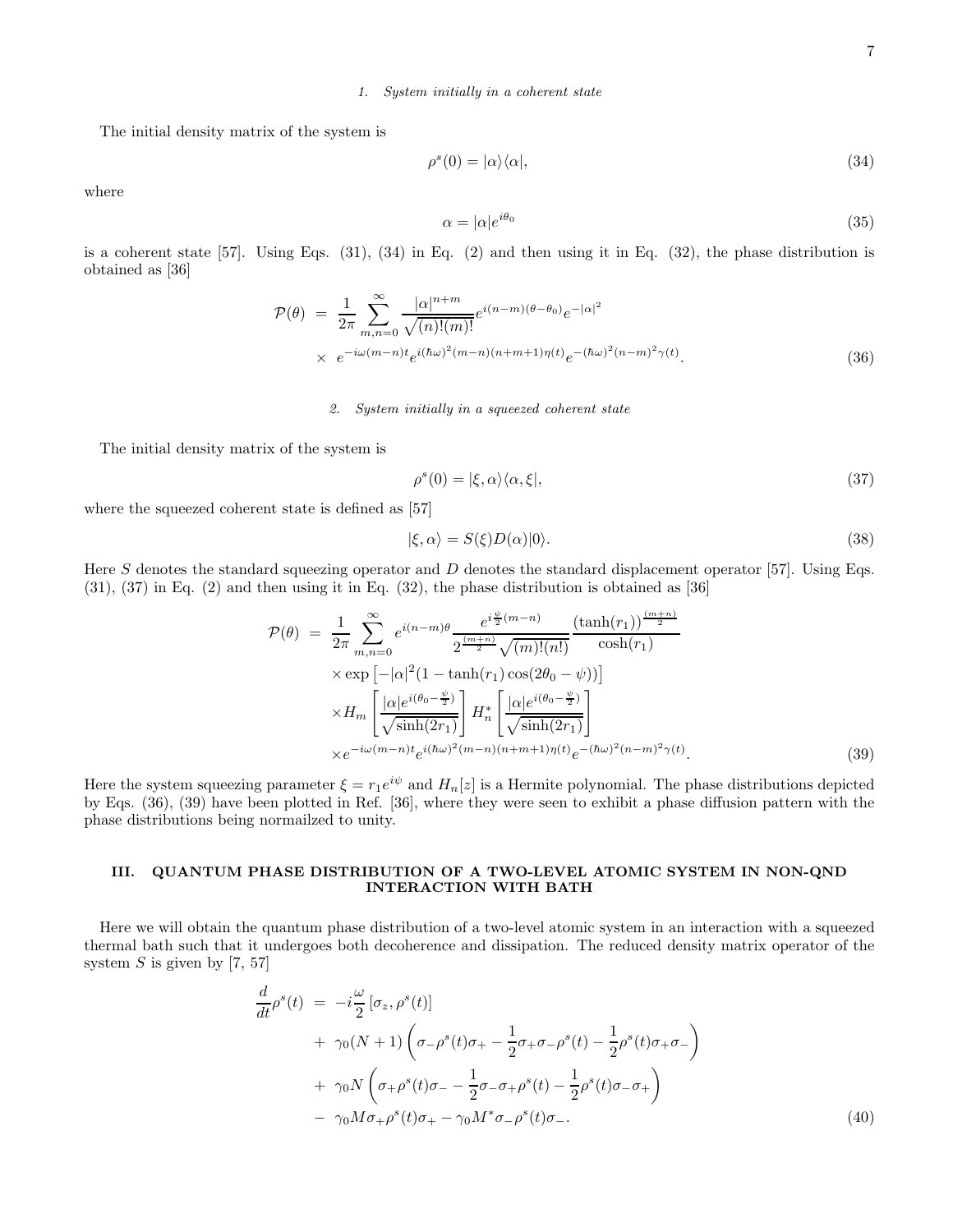In the context of quantum information, the open system effect depicted by Eq. (40) can be modeled by a familiar noisy channel called the generalized amplitude damping channel [40, 43, 44] for zero bath squeezing. For the case of finite bath squeezing and temperature, the corresponding noisy channel has been obtained by us recently [58] and could appropriately be called the squeezed generalized amplitude damping channel.

In Eq. (40),  $\gamma_0$ , having the dimension of  $(\text{time})^{-1}$ , is the spontaneous emission rate given by

$$
\gamma_0 = \frac{4\omega^3|\vec{d}|^2}{3\hbar c^3},\tag{41}
$$

and  $\sigma_+$ ,  $\sigma_-$  are the standard raising and lowering operators, respectively given by

$$
\sigma_{+} = |1\rangle\langle 0| = \frac{1}{2} (\sigma_{x} + i\sigma_{y}),
$$
  
\n
$$
\sigma_{-} = |0\rangle\langle 1| = \frac{1}{2} (\sigma_{x} - i\sigma_{y}),
$$
\n(42)

with  $\sigma_z$  being the standard Pauli operator related to the raising and lowering operators as  $[\sigma_+, \sigma_-] = \sigma_z$ . In the above equations,  $[a, b] = ab - ba$ . In Eq. (40)

$$
N = N_{\rm th}(\cosh^2(r) + \sinh^2(r)) + \sinh^2(r),\tag{43}
$$

$$
M = -\frac{1}{2}\sinh(2r)e^{i\Phi}(2N_{\text{th}} + 1) \equiv Re^{i\Phi}, \tag{44}
$$

and

$$
N_{\rm th} = \frac{1}{e^{\frac{\hbar \omega}{k_B T}} - 1}.\tag{45}
$$

Here  $N_{\text{th}}$  is the Planck distribution giving the number of thermal photons at the frequency  $\omega$  and r,  $\Phi$  are squeezing parameters. The analogous case of a thermal bath without squeezing can be obtained from the above expressions by setting these squeezing parameters to zero. Eq. (40) can be solved using the Bloch vector formalism (cf. [7], [40]). However, the solutions obtained thus are not amenable to treatment of the quantum phase distribution by use of Eq. (17). For this purpose we briefly detail the solution of Eq. (40) in an operator form. We closely follow the derivation given by Nakazato et al. [59] and extend it to the case of a squeezed thermal bath.

The Eq. (40) can be written as

$$
\frac{d}{dt}\rho^s(t) = A\rho^s(t) + \rho^s(t)A^{\dagger} + [\gamma_+\sigma_-\rho^s(t)\sigma_+ + \gamma_-\sigma_+\rho^s(t)\sigma_- - \gamma_0M\sigma_+\rho^s(t)\sigma_+ - \gamma_0M^*\sigma_-\rho^s(t)\sigma_-]\,,\tag{46}
$$

where

$$
\gamma_+ = \gamma_0 (N+1), \ \gamma_- = \gamma_0 N,\tag{47}
$$

and

$$
A = -\frac{1}{4}\gamma^{\beta} - \frac{1}{4}(\gamma + 2i\omega)\sigma_z,
$$
  
\n
$$
\gamma^{\beta} = \gamma_{+} + \gamma_{-} = \gamma_{0}(2N + 1),
$$
  
\n
$$
\gamma = \gamma_{+} - \gamma_{-} = \gamma_{0}.
$$
\n(48)

The following transformation is now introduced in Eq. (46):

$$
\rho^s(t) = e^{At} \rho^I(t) e^{A^\dagger t},\tag{49}
$$

yielding

$$
\frac{d}{dt}\rho^I(t) = \gamma_+\sigma_-\rho^I(t)\sigma_+e^{-\gamma t} + \gamma_-\sigma_+\rho^I(t)\sigma_-e^{\gamma t} - \gamma_0M\sigma_+\rho^I(t)\sigma_+e^{i2\omega t} - \gamma_0M^*\sigma_-\rho^I(t)\sigma_-e^{-i2\omega t}.\tag{50}
$$

The solution of Eq. (50) is facilitated by the introduction of superoperators having the following action:

$$
\mathcal{P}_{-\rho} = \sigma_{-\rho}\sigma_{+}, \ \mathcal{P}_{+\rho} = \sigma_{+\rho}\sigma_{-}, \n\mathcal{P}_{-\rho}^{a} = \sigma_{-\rho}\sigma_{-}, \ \mathcal{P}_{+\rho}^{a} = \sigma_{+\rho}\sigma_{+}.
$$
\n(51)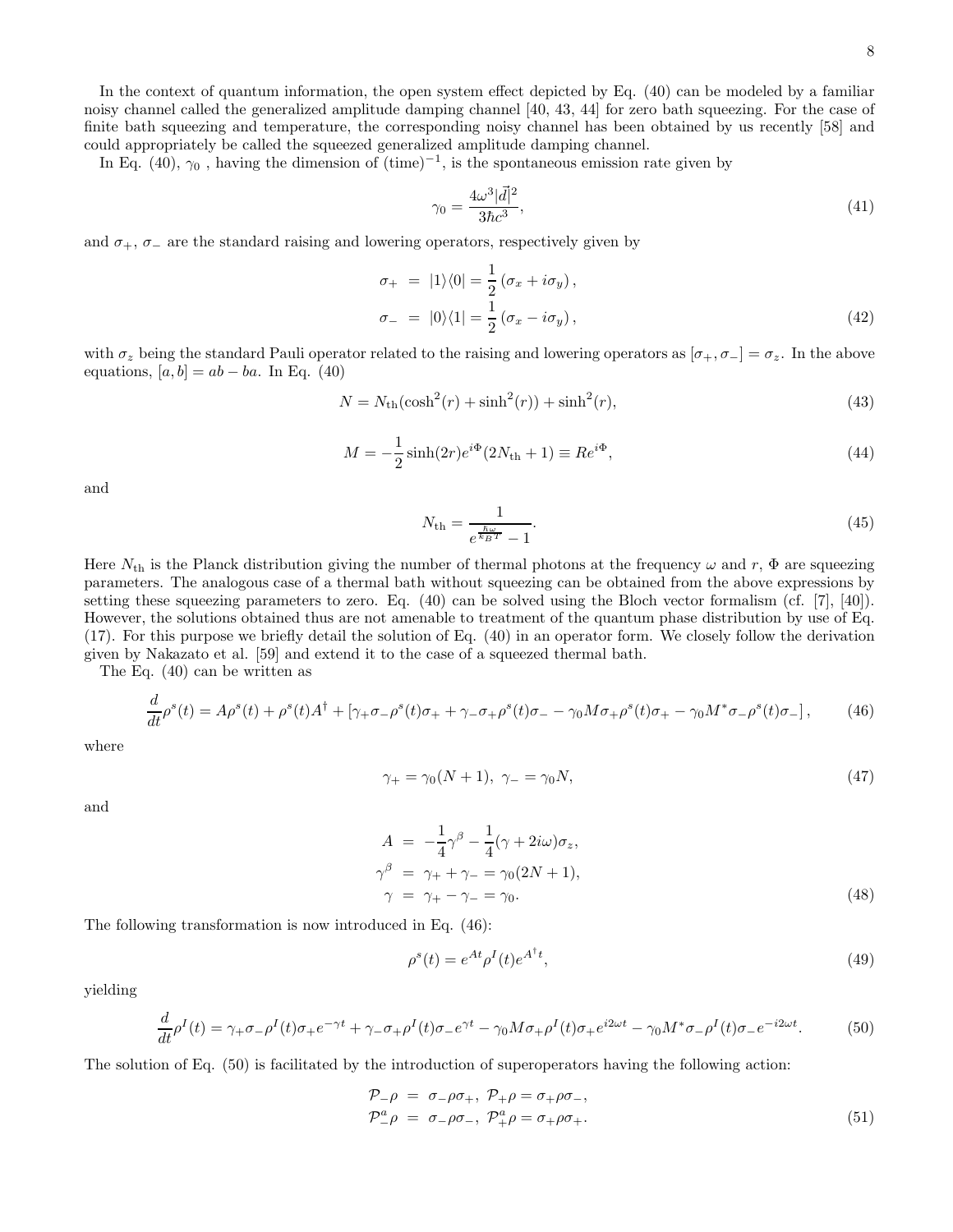Using Eqs.  $(51)$ , Eq.  $(50)$  can be written as

$$
\frac{d}{dt}\rho^I(t) = \left[\gamma_+e^{-\gamma t}\mathcal{P}_- + \gamma_-e^{\gamma t}\mathcal{P}_+\right]\rho^I(t) \n- \left[\gamma_0Me^{i2\omega t}\mathcal{P}_+^a + \gamma_0M^*e^{-i2\omega t}\mathcal{P}_-^a\right]\rho^I(t).
$$
\n(52)

Integrating we get

$$
\rho^{I}(t) = \rho^{I}(0) + \frac{1}{\gamma^{\beta}} \left[ \gamma_{+}(e^{\gamma_{-}t} - e^{-\gamma_{+}t}) \mathcal{P}_{-} + (\gamma_{+}e^{\gamma_{-}t} + \gamma_{-}e^{-\gamma_{+}t} - \gamma^{\beta}) \mathcal{P}_{-} \mathcal{P}_{+} \right] \rho^{I}(0) \n+ \frac{1}{\gamma^{\beta}} \left[ \gamma_{-}(e^{\gamma_{+}t} - e^{-\gamma_{-}t}) \mathcal{P}_{+} + (\gamma_{-}e^{\gamma_{+}t} + \gamma_{+}e^{-\gamma_{-}t} - \gamma^{\beta}) \mathcal{P}_{+} \mathcal{P}_{-} \right] \rho^{I}(0) \n- \gamma_{0} M \left[ \frac{\sinh(\alpha t)}{\alpha} e^{i\omega t} \mathcal{P}_{+}^{a} - \frac{1}{\gamma_{0}M} (e^{i\omega t} {\cosh(\alpha t) - \frac{i\omega}{\alpha} \sinh(\alpha t)} - 1) \mathcal{P}_{+}^{a} \mathcal{P}_{-}^{a} \right] \rho^{I}(0) \n- \gamma_{0} M^{*} \left[ \frac{\sinh(\alpha t)}{\alpha} e^{-i\omega t} \mathcal{P}_{-}^{a} - \frac{1}{\gamma_{0}M^{*}} (e^{-i\omega t} {\cosh(\alpha t) + \frac{i\omega}{\alpha} \sinh(\alpha t)} - 1) \mathcal{P}_{-}^{a} \mathcal{P}_{+}^{a} \right] \rho^{I}(0), \tag{53}
$$

where

$$
\alpha = \sqrt{\gamma_0^2 |M|^2 - \omega^2}.\tag{54}
$$

All the other terms are as given above. Using Eq. (49) in Eq. (53) we finally obtain the solution of Eq. (40) as

$$
\rho^{s}(t) = \frac{1}{4}\rho^{s}(0)(1 + e^{-\gamma^{\beta}t} + 2\cosh(\alpha t)e^{-\frac{\gamma^{\beta}t}{2}}) \n+ \frac{1}{4}\sigma_{z}\rho^{s}(0)\sigma_{z}(1 + e^{-\gamma^{\beta}t} - 2\cosh(\alpha t)e^{-\frac{\gamma^{\beta}t}{2}}) \n- \frac{1}{4}\rho^{s}(0)\sigma_{z}\left(\frac{\gamma}{\gamma^{\beta}}(1 - e^{-\gamma^{\beta}t}) - \frac{2i\omega}{\alpha}\sinh(\alpha t)e^{-\frac{\gamma^{\beta}t}{2}}\right) \n- \frac{1}{4}\sigma_{z}\rho^{s}(0)\left(\frac{\gamma}{\gamma^{\beta}}(1 - e^{-\gamma^{\beta}t}) + \frac{2i\omega}{\alpha}\sinh(\alpha t)e^{-\frac{\gamma^{\beta}t}{2}}\right) \n+ (1 - e^{-\gamma^{\beta}t})\left(\frac{\gamma_{+}}{\gamma^{\beta}}\sigma_{-}\rho^{s}(0)\sigma_{+} + \frac{\gamma_{-}}{\gamma^{\beta}}\sigma_{+}\rho^{s}(0)\sigma_{-}\right) \n- \gamma_{0}\frac{\sinh(\alpha t)}{\alpha}e^{-\frac{\gamma^{\beta}t}{2}}(M\sigma_{+}\rho^{s}(0)\sigma_{+} + M^{*}\sigma_{-}\rho^{s}(0)\sigma_{-}). \tag{55}
$$

This is the desired form of solution of the master equation  $(40)$ . For the case of a thermal bath without squeezing, r and Φ are zero and it can be seen that Eq. (55) reduces to the solution obtained by Nakazato et al. [59] for the case of a two-level atom interacting with a thermal bath. We will use Eq. (55) in the following subsections to investigate the quantum phase distribution.

## A. System initially in an atomic coherent state

Taking the intial density matrix of the system  $S$  to be as in Eq. (18), using it in Eq. (55), and then in Eq. (17), with  $j = \frac{1}{2}$ , we obtain the quantum phase distribution as

$$
\mathcal{P}(\phi) = \frac{1}{2\pi} \left[ 1 + \frac{\pi}{4\alpha} \sin(\alpha') \left\{ \alpha \cosh(\alpha t) \cos(\phi - \beta') + \omega \sinh(\alpha t) \sin(\phi - \beta') - \gamma_0 R \sinh(\alpha t) \cos(\Phi + \beta' + \phi) \right\} e^{-\frac{\gamma \beta t}{2}} \right].
$$
\n(56)

Here R,  $\Phi$  come from Eq. (44), and  $\gamma^{\beta}$ ,  $\alpha$  are as in Eqs. (48) and (54), respectively. The Eq. (56) can be seen to be normalized to unity. When  $\gamma_0$  is set equal to zero, i.e., for the case where the effects of the bath are neglected, Eq. (56) becomes

$$
\mathcal{P}(\phi, \gamma_0 = 0) = \frac{1}{2\pi} \{ 1 + \frac{\pi}{4} \sin(\alpha') \cos(\beta' + \omega t - \phi) \}.
$$
 (57)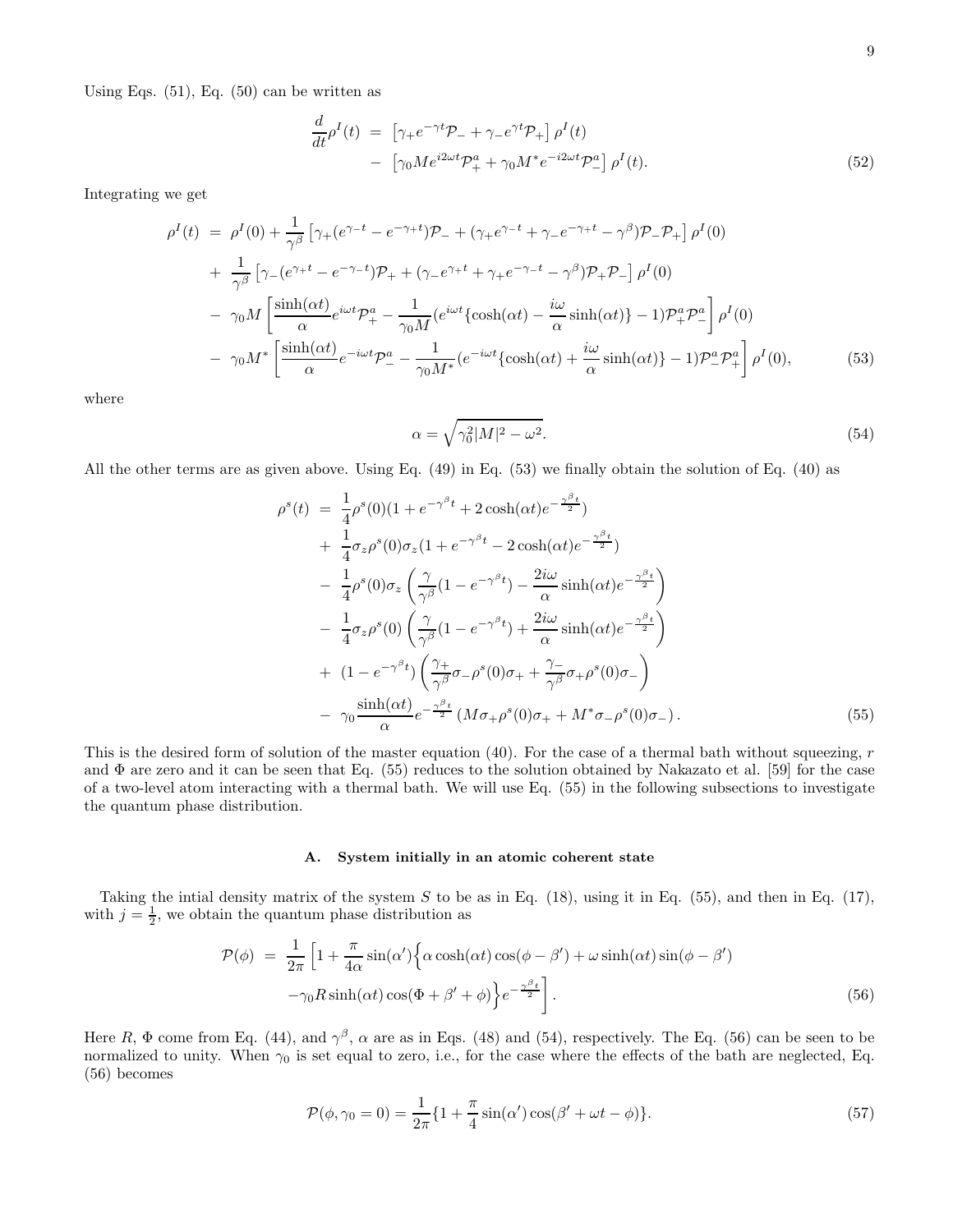

FIG. 2: Quantum phase distribution  $\mathcal{P}(\phi)$  (Eq. (56)) with respect to  $\phi$  (in radians), for a two-level dissipative system initially in an atomic coherent state (18). Here  $\omega = 1.0$ ,  $\Phi = \pi/8$ ,  $\alpha' = \beta' = \pi/4$ , and  $\gamma_0 = 0.25$ . The bold and small-dashed curves correspond to temperature (in units where  $\hbar \equiv k_B \equiv 1$ )  $T = 0$ , bath squeezing parameter  $r = 0$ , but with bath exposure times  $t = 0.1$  and 1.5, respectively. The large-dashed and dot-dashed curves correspond to  $T = 300$  and  $t = 0.1$ , but  $r = 0$  and 2, respectively. Comparing the last two curves, we note that, counterintuitively, squeezing resists diffusion.

In the analogous case of the QND system-bath interaction, the phase distribution was given by Eq. (19) which with the bath coupling parameter  $\gamma_0$  set to zero, is easily seen to reduce to Eq. (57). This is a nice consistency check for these equations.

Figure 2 illustrates the combined effects of temperature, evolution time and bath squeezing  $(r, \Phi)$  on quantum phase distribution. Comparison of the small- and large-dashed curves brings out the diffusive influence of temperature, while a comparison of the bold and small-dashed curves shows that the phase distribution shifts with increase in bath exposure time. On the other hand, a comparison between the large- and dot-dashed curves illustrates an interesting feature of squeezing in dissipative systems governed by Lindblad-type equations (40), in that squeezing tends to counteract the influence of temperature, which in this case manifests as resistence to randomization of phase. A similar behavior is observed in the joint effect of temperature and squeezing on the geometric phase of a qubit (two-level system) interacting dissipatively with its environment [40]. The normalization of the phase distribution is preserved.

We plot in Figure 3 the function

$$
p(m=1/2,t) = \langle 1/2|\rho^{s}(t)|1/2\rangle
$$
  
= 
$$
\frac{1}{2}\left[\left(1-\frac{\gamma_0}{\gamma^{\beta}}\right)+\left(1+\frac{\gamma_0}{\gamma^{\beta}}\right)e^{-\gamma^{\beta}t}\right]\sin^2(\alpha'/2)+\frac{\gamma_-}{\gamma^{\beta}}\left(1-e^{-\gamma^{\beta}t}\right)\cos^2(\alpha'/2).
$$
 (58)

Figure 3 depicts an expected behavior of a two-level system subjected to a dissipative channel. In particular, for  $T = 0$  and  $r = 0$ , it drives the system towards a pure state (with  $m = -1/2$ ) and thus behaves as a quantum deleter [43]. Correspondingly, the phase distribution  $P(\phi)$  tends to level out for large bath exposure time t, as seen in Figure 4. This brings out nicely the complementarity between  $p(m)$  and  $P(\phi)$  [41]. It is to be noted that, in contrast to the QND case, here the Wigner-Dicke states are not the preferred basis, and hence the environmental effects manifest themselves in the function  $p(m)$  as seen in Eq. (58).

#### B. System initially in an atomic squeezed state

Taking the intial density matrix of the system  $S$  to be as in Eq. (22), using it in Eq. (55), and then in Eq. (17), with  $j = \frac{1}{2}$ , we obtain the quantum phase distribution for  $p = \pm \frac{1}{2}$  as

$$
\mathcal{P}(\phi) = \frac{1}{2\pi} \left[ 1 \pm \frac{\pi}{4\cosh(\Theta)} \Big\{ \cosh(\alpha t) \cos(\phi) + \frac{\omega}{\alpha} \sinh(\alpha t) \sin(\phi) - \frac{\gamma_0 R}{\alpha} \sinh(\alpha t) \cos(\phi + \Phi) \Big\} e^{-\frac{\gamma \beta t}{2}} \right].
$$
 (59)

Here  $\Theta$  is as defined in Eq. (21) and all the other terms are as given above. The Eqs. (59) are easily seen to be normalized to unity. Also by setting  $\gamma_0$  to zero in them, they are seen to reduce to the cases of  $\gamma_0$  set to zero in their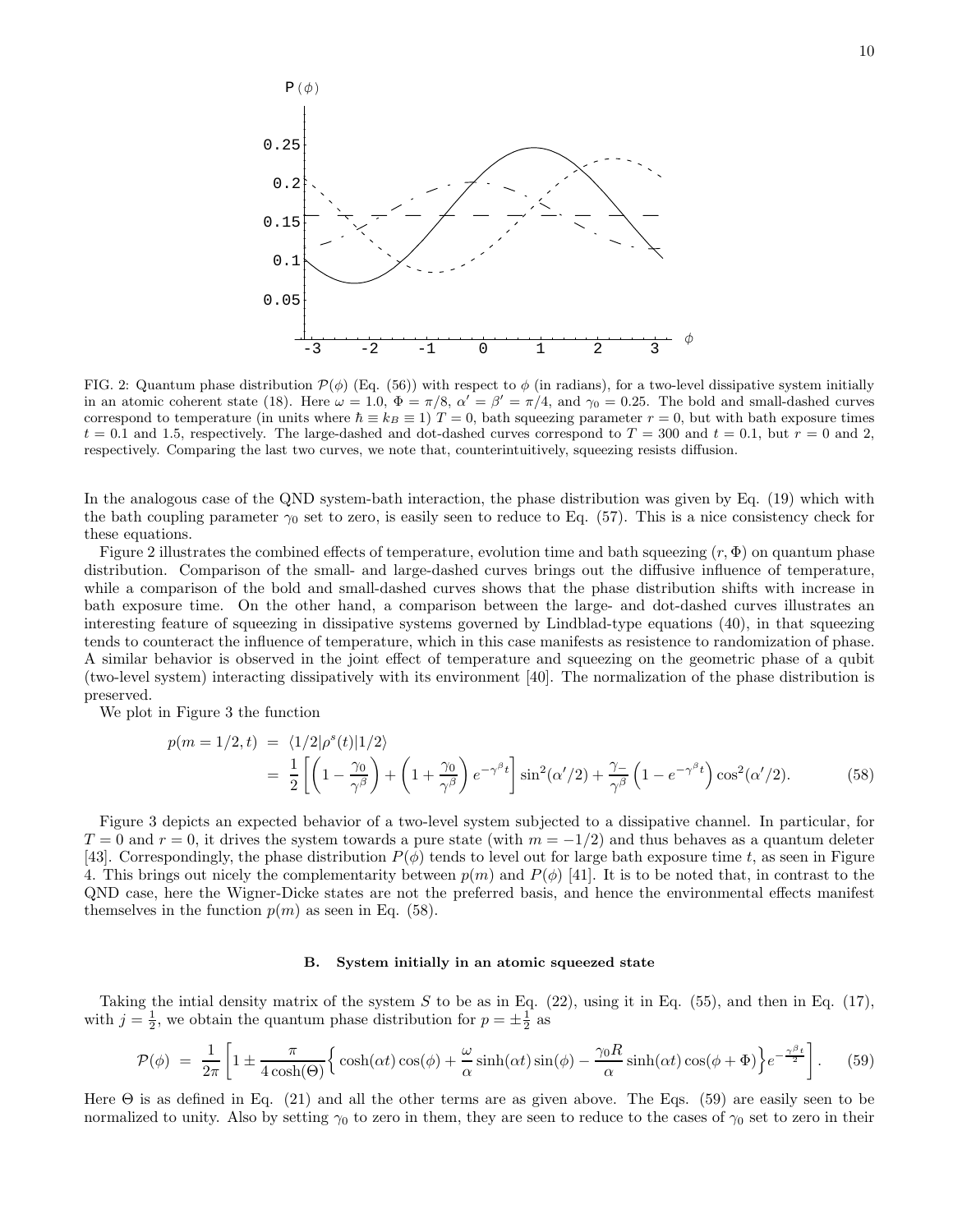

FIG. 3: The distribution  $p(m = 1/2, t)$  (Eq. (58)) for a two-level dissipative system starting in an atomic coherent state (Eq. (18), as a function of time for different environmental conditions. The bold curve corresponds to temperature  $T = 100$ ,  $\gamma_0 = 0.0025$ ,  $r = \Phi = 0$ ,  $\omega = 1$ ,  $\alpha' = \beta' = \pi/4$ , illustrative of a system becoming maximally mixed with time. The large-dashed curve corresponds to  $T = 0, \gamma_0 = 0.025, r = 0$ , and depicts quantum deletion [43]. The small-dashed curve represents the case  $T = 0, \gamma_0 = 0.025, r = 1$ . Here time and temperature are in units where  $\hbar \equiv k_B \equiv 1$ .



FIG. 4: Quantum phase distribution  $\mathcal{P}(\phi)$  (Eq. (56)) with respect to  $\phi$  (in radians), for a two-level dissipative system starting in an atomic coherent state (Eq. (18), at various times with temperature (in units where  $\hbar \equiv k_B \equiv 1$ )  $T = 0$  and bath squeezing parameters  $r = \Phi = 0$ ,  $\gamma_0 = 0.025$ ,  $\omega = 1, \alpha' = \beta' = \pi/4$ . The large-dashed, small-dashed and bold curves correspond, respectively, to evolution times  $t = 250$ , 50 and 10. The large-dashed curve depicts the randomization of phase distribution at long times. Comparison of this figure with Figure 3 clearly brings out complementarity between the 'number' and 'phase' variables. In particular, comparision between the large-dashed curves in both Figures shows how as the state becomes increasing pure, tending to  $m = -1/2$ , with time, the corresponding complementary distribution  $P(\phi)$  level outs.

QND counterparts, Eqs. (23), respectively. This serves as a consistency check for these equations. On comparing the above equations, for the quantum phase distributions, with the corresponding ones for the case of QND system-bath interaction, these are easily seen to be more complicated. This is a reflection of the fact that the phase distributions developed in this section are for a process that involves both dephasing as well as dissipation, in contrast to the QND case, which involves only dephasing.

We plot in Figures 5 the quantum phase distributions  $\mathcal{P}(\theta)$  for a two-level system starting in an atomic squeezed state (22). An interesting feature in Figures 5 is brought out by a comparison of the bold and large-dashed curves. Squeezing is seen to have the effect of resisting the diffusive effect of temperature on the phase. This is similar to the behavior seen in Figure 2, and suggests that this is a generic property of squeezing in a dissipative interaction. A comparison of the small-dashed and bold curves brings out the diffusive effect of temperature on the phase distribution while a comparison between the small-dashed and dot-dashed curves shows that the distribution shifts with time.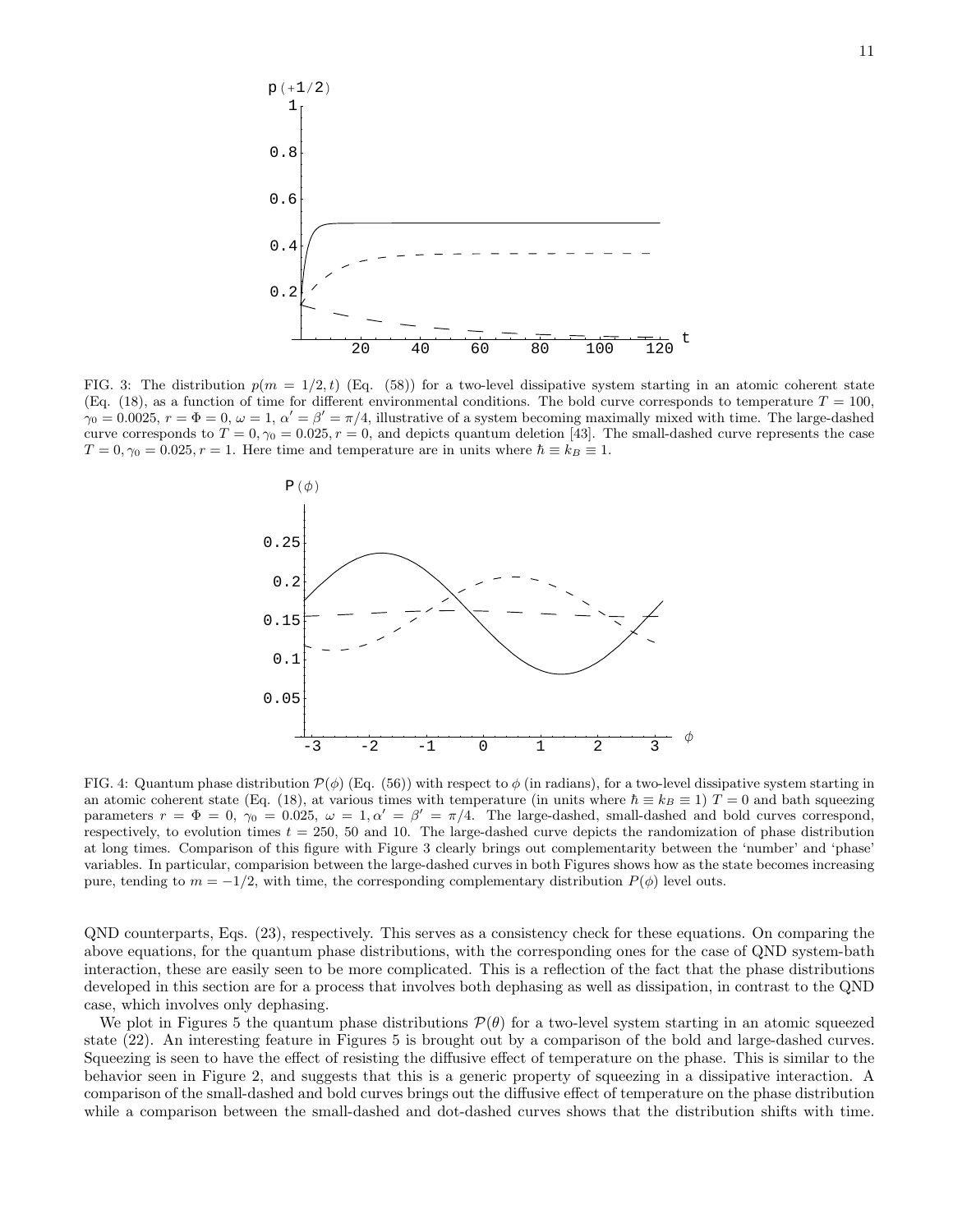

FIG. 5: Quantum phase distribution  $\mathcal{P}(\phi)$  (Eq. (59) with respect to  $\phi$  (in radians) for a two-level system starting in an atomic squeezed state (22). Here  $\omega = 1.0$ ,  $\Phi = \pi/8$ ,  $\dot{\Theta} = -0.01832$  and  $\gamma_0 = 0.025$ . Figure (a) refers to  $p = \frac{1}{2}$  and (b) to  $p = -\frac{1}{2}$ . In both figures, the large-dashed and bold curves correspond to temperature (in units where  $\hbar \equiv k_B \equiv 1$ ) T = 300 and evolution time  $t = 0.1$ . The bath squeezing parameter r is, respectively, 0.5 and 0.0. The small-dashed and dot-dashed curves correspond to  $T = 0$  and  $r = 0.0$ , with time t being 0.1 and 1.5, respectively.

The phase distribution normalization is preserved.

# IV. QUANTUM PHASE DISTRIBUTION OF A HARMONIC-OSCILLATOR SYSTEM IN NON-QND INTERACTION WITH BATH

Here we will obtain the quantum phase distribution of a harmonic-oscillator system,  $H_s = \hbar \omega (a^{\dagger} a + \frac{1}{2})$ , in a dissipative interaction with a squeezed thermal bath. The reduced density matrix operator of the system  $\overline{S}$ , in the interaction picture, is given by [7, 57]

$$
\frac{d}{dt}\rho^{s}(t) = \gamma_{0}(N+1)\left(a\rho^{s}(t)a^{\dagger} - \frac{1}{2}a^{\dagger}a\rho^{s}(t) - \frac{1}{2}\rho^{s}(t)a^{\dagger}a\right) \n+ \gamma_{0}N\left(a^{\dagger}\rho^{s}(t)a - \frac{1}{2}aa^{\dagger}\rho^{s}(t) - \frac{1}{2}\rho^{s}(t)aa^{\dagger}\right) \n+ \gamma_{0}M\left(a^{\dagger}\rho^{s}(t)a^{\dagger} - \frac{1}{2}(a^{\dagger})^{2}\rho^{s}(t) - \frac{1}{2}\rho^{s}(t)(a^{\dagger})^{2}\right) \n+ \gamma_{0}M^{*}\left(a\rho^{s}(t)a - \frac{1}{2}(a)^{2}\rho^{s}(t) - \frac{1}{2}\rho^{s}(t)(a)^{2}\right).
$$
\n(60)

In the above equation, N, M are bath parameters which will be given below and  $\gamma_0$  is a parameter which depends upon the system-bath coupling strength. The Eq. (60) can be solved using a variety of methods (cf. [7], [57]). However, the solutions obtained thus are not amenable to treatment of the quantum phase distribution by use of Eq. (32). For this purpose we again briefly detail the solution of Eq. (60) in an operator form. We closely follow the derivation given by Lu et al. [60]. The following transformations are introduced [61]:

$$
\rho^{'s}(t) = S^{\dagger}(\zeta)\rho^{s}(t)S(\zeta), \quad a^{'} = S^{\dagger}(\zeta)aS(\zeta),\tag{61}
$$

where

$$
S(\zeta) = e^{\frac{1}{2}(\zeta^* a^2 - \zeta a^{\dagger 2})}.
$$
\n(62)

Using Eqs. (61) we get

$$
a' = \cosh(|\zeta|)a - \frac{\zeta}{|\zeta|}\sinh(|\zeta|)a^{\dagger}.
$$
\n(63)

Using Eqs.  $(61)$ ,  $(63)$  in Eq.  $(60)$ , we get

$$
\frac{d}{dt}\rho^{'s}(t) = \left[\alpha K_{+} + \beta K_{-} + (\alpha + \beta)K_{0} + \frac{\gamma_{0}}{2}\right]\rho^{'s}(t),\tag{64}
$$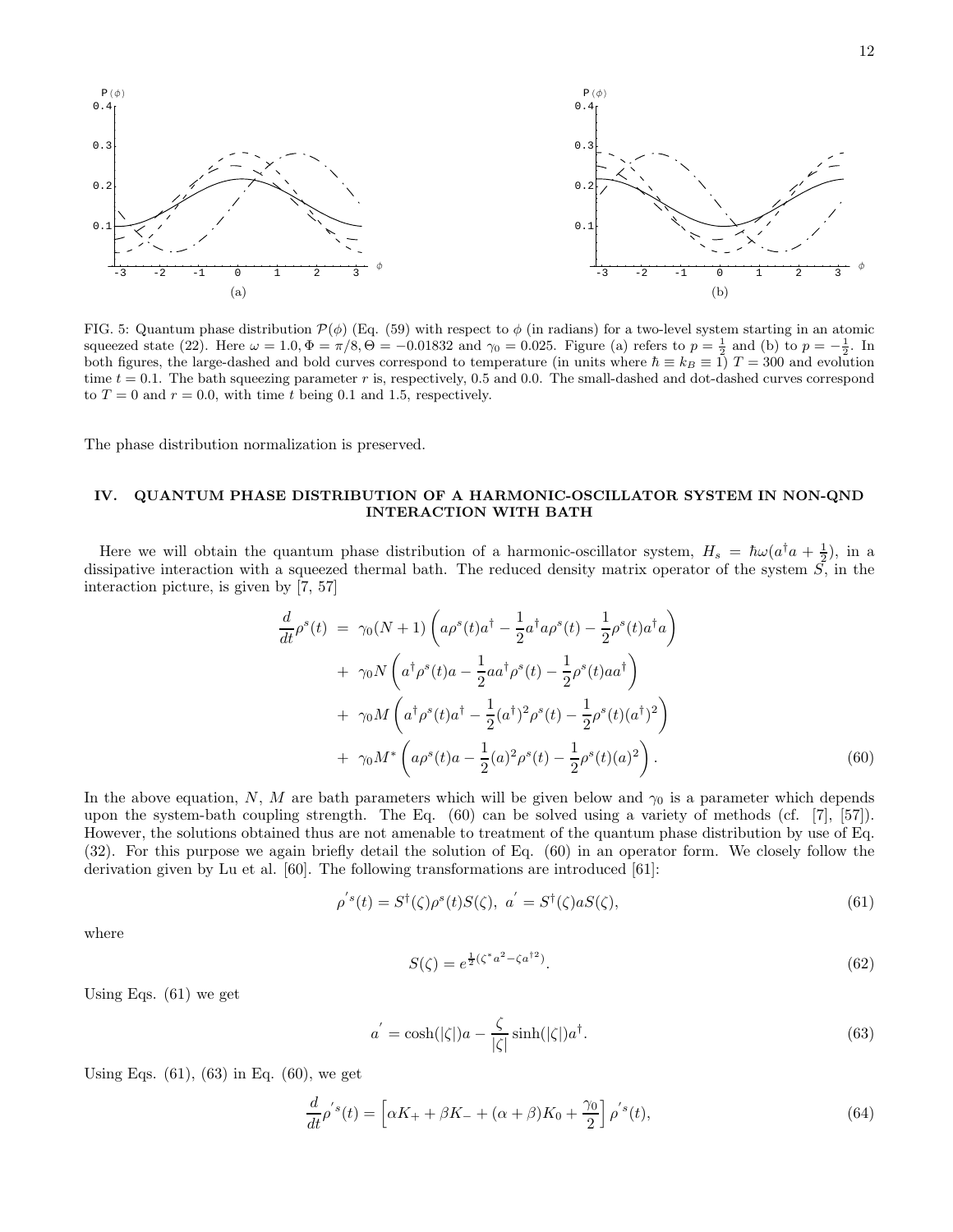where

$$
\alpha = \gamma_0 N \cosh(2|\zeta|) + \gamma_0 \cosh^2(|\zeta|) - \frac{\gamma_0}{2|\zeta|} \sinh(2|\zeta|) (M\zeta^* + M^*\zeta),
$$
  

$$
\beta = \gamma_0 N \cosh(2|\zeta|) + \gamma_0 \sinh^2(|\zeta|) - \frac{\gamma_0}{2|\zeta|} \sinh(2|\zeta|) (M\zeta^* + M^*\zeta).
$$
 (65)

The parameters involved in the above equation need to satisfy the following consistency condition:

$$
\frac{|\zeta|}{\zeta}M\coth(|\zeta|) + \frac{\zeta}{|\zeta|}M^*\tanh(|\zeta|) = 2N + 1.
$$
\n(66)

It can be seen that

$$
M = \frac{1}{2}\sinh(2r)(2N_{\rm th} + 1)e^{i\Phi},
$$
  
\n
$$
N = N_{\rm th}(\cosh^2(r) + \sinh^2(r)) + \sinh^2(r),
$$
  
\n
$$
N_{\rm th} = \frac{1}{e^{\frac{\hbar\omega}{k_BT}} - 1}, \zeta = re^{i\Phi},
$$
\n(67)

satisfy Eq. (66). In Eq. (64),  $K_+$ ,  $K_-$  and  $K_0$  are superoperators satisfying

$$
K_{+} \rho^{'s} = a \rho^{'s} a^{\dagger}, \ K_{-} \rho^{'s} = a^{\dagger} \rho^{'s} a, K_{0} \rho^{'s} = -\frac{1}{2} (a^{\dagger} a \rho^{'s} + \rho^{'s} a^{\dagger} a + \rho^{'s}). \tag{68}
$$

These superoperators can be seen to satisfy:

$$
[K_{-}, K_{+}] \rho^{'s} = 2K_{0} \rho^{'s}, \ [K_{0}, K_{\pm}] \rho^{'s} = \pm K_{\pm} \rho^{'s}, \tag{69}
$$

which coincides with the commutation relations of the  $su(1,1)$  Lie algebra. This brings out the intimate connection between the solutions of the master equation (60) and the generators of the  $su(1,1)$  Lie algebra. Using the disentangling theorems of the  $su(1,1)$  Lie algebra, Eq. (64) can be solved to yield:

$$
\rho^{'s}(t) = e^{\frac{\gamma_0 t}{2}} e^{y_{-}(t)K_{-}} e^{\ln(y_0(t))K_0} e^{y_{+}(t)K_{+}} \rho^{'s}(0), \tag{70}
$$

where

$$
y_0(t) = \left(\frac{\alpha e^{\frac{\gamma_0 t}{2}} - \beta e^{-\frac{\gamma_0 t}{2}}}{\gamma_0}\right)^2,
$$
  
\n
$$
y_+(t) = \frac{\alpha(e^{-\gamma_0 t} - 1)}{(\beta e^{-\gamma_0 t} - \alpha)},
$$
  
\n
$$
y_-(t) = \frac{\beta(e^{-\gamma_0 t} - 1)}{(\beta e^{-\gamma_0 t} - \alpha)}.
$$
\n(71)

Using Eqs.  $(70)$ ,  $(61)$ , the solution of Eq.  $(60)$  can be written as

$$
\rho^{s}(t) = S(\zeta) \Big\{ e^{\frac{\gamma_{0}t}{2}} e^{y_{-}(t)K_{-}} e^{\ln(y_{0}(t))K_{0}} e^{y_{+}(t)K_{+}} S^{\dagger}(\zeta) \rho^{s}(0) S(\zeta) \Big\} S^{\dagger}(\zeta). \tag{72}
$$

This is the form of solution of the master equation which we will use for investigation of the quantum phase distribution. We will use a special initial state of the system, the squeezed coherent state,

$$
\rho^s(0) = |\zeta, \eta\rangle\langle\eta, \zeta|,\tag{73}
$$

where

$$
|\zeta,\eta\rangle = S(\zeta)D(\eta)|0\rangle. \tag{74}
$$

Here  $|0\rangle$  is the vacuum state and  $D(\eta)$  is the standard displacement operator. Substituting Eq. (73) in Eq. (72), the solution of the Eq. (60) starting from the initial state (73), following Lu et al. [60], is obtained as

$$
\rho^{s}(t) = \frac{1}{(1+\tilde{\beta}(t))}e^{-\tilde{\beta}(t)|\tilde{\eta}(t)|^{2}}\sum_{k=0}^{\infty} \left(\frac{\tilde{\beta}(t)}{(1+\tilde{\beta}(t))}\right)^{k} \frac{1}{k!} \times \sum_{l,p=0}^{k} \binom{k}{l} \binom{k}{p} \sqrt{l!p!} (\tilde{\eta}^{*}(t))^{k-l} (\tilde{\eta}(t))^{k-p} |\zeta, \tilde{\eta}(t), l \rangle \langle p, \tilde{\eta}(t), \zeta|, \tag{75}
$$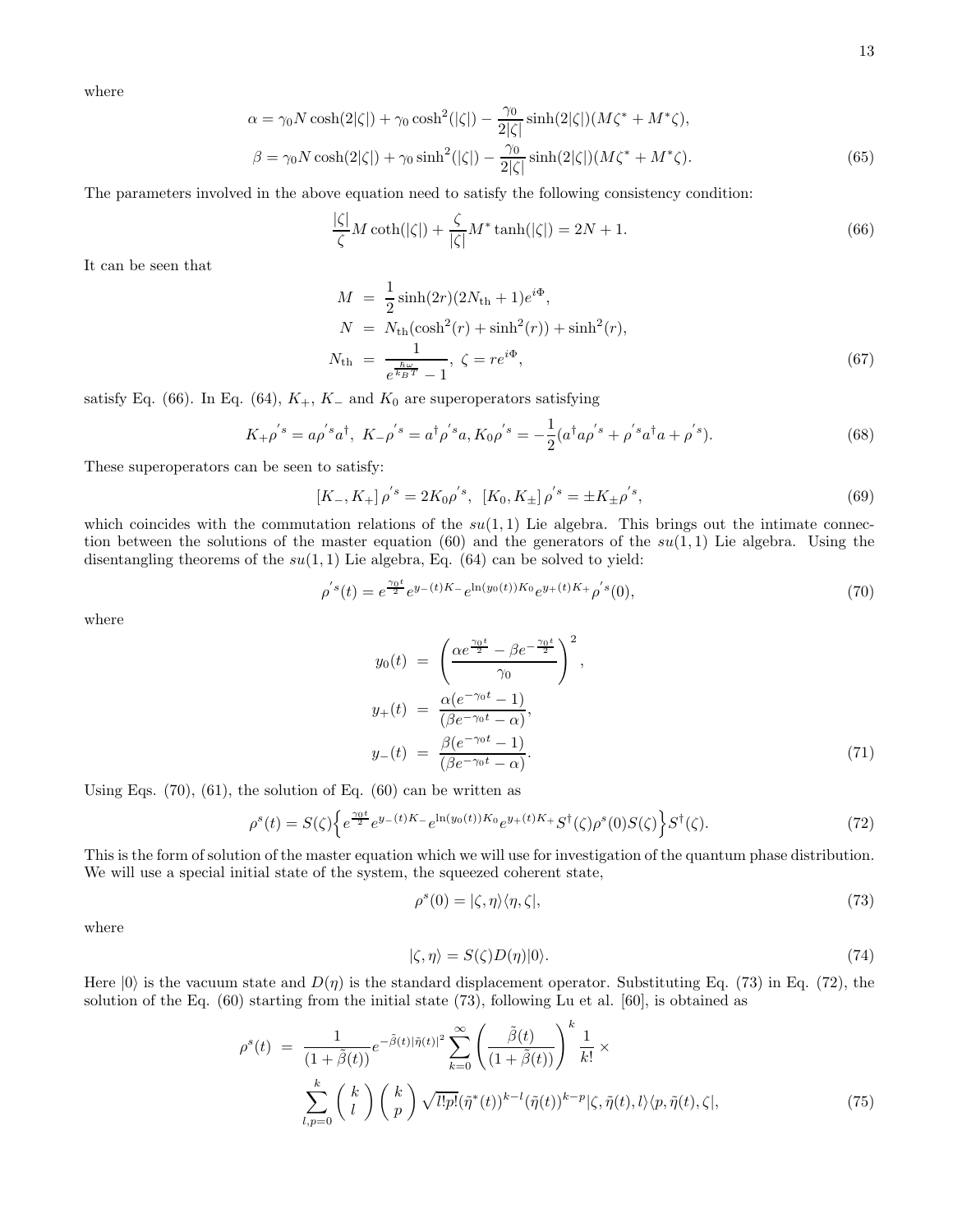where

$$
|\zeta, \tilde{\eta}(t), l\rangle = S(\zeta)|\tilde{\eta}(t), l\rangle = S(\zeta)D(\tilde{\eta}(t))|l\rangle, \qquad (76)
$$

and

$$
\tilde{\beta}(t) = \frac{\beta}{\gamma_0} (1 - e^{-\gamma_0 t}), \quad \tilde{\eta}(t) = \eta \frac{e^{-\frac{\gamma_0 t}{2}}}{(1 + \tilde{\beta}(t))},\tag{77}
$$

where  $\beta$  is given by Eq. (65). In Eq. (76),  $D(\tilde{\eta}(t)) = e^{\tilde{\eta}(t)a^{\dagger} - \tilde{\eta}^*(t)a}$  and  $D(\tilde{\eta}(t))|l\rangle$  is known as the generalized coherent state (GCS) [62, 63] and thus the state  $\langle \zeta, \tilde{\eta}(t), l \rangle$  would be the generalized squeezed coherent state (GSCS) [63]. The GCS's were introduced by Roy and Singh [62], where they demonstrated that the harmonic oscillator possesses an infinite string of coherent states. We see from Eqs. (75) and (73) that under the action of the master equation (60), which is of a Lindblad kind, a harmonic oscillator starting in a squeezed coherent state ends in a mixture that can be expressed as a sum over GSCS. Thus the above case can be thought of as a concrete physical realization of GSCS.

This is an example of ultracoherence pertaining to master equations governing the Lindblad type of evolution such as Eq. (60). Ultracoherence refers to the structure induced into the Fock space  $\mathcal{F}(\mathcal{H})$ , over a finite or infinite dimensional Hilbert space  $H$ , by the action of all canonical transformations, both homogeneous (e.g., squeezing operation) and inhomogeneous (Weyl operators) [64, 65]. Starting from the squeezed coherent state (73) of the harmonic oscillator, obtained by applying the canonical transformation  $U = S(\zeta)D(\eta)$  (74) to the vacuum state, and applying a canonical transformation (61) to the master equation (60), results in a mixture of ultracoherent states, which in this case is the GSCS.

Making use of the Fock-space representation of GCS [62]

$$
|n,\alpha(t)\rangle = e^{-\frac{|\alpha(t)|^2}{2}} \sum_{l=0}^{\infty} \left(\frac{n!}{l!}\right)^{\frac{1}{2}} L_n^{l-n}(|\alpha(t)|^2) [\alpha(t)]^{l-n} |l\rangle,\tag{78}
$$

where  $L_n^{l-n}(x)$  is the generalized Laguerre polynomial, and substituting Eq. (75) in Eq. (32), reverting back to the Schrödinger picture, we obtain the quantum phase distribution of a dissipative harmonic oscillator starting in a squeezed coherent state (73) as

$$
\mathcal{P}(\theta) = \frac{1}{2\pi} e^{-|\tilde{\eta}(t)|^{2}} \frac{e^{-\tilde{\beta}(t)|\tilde{\eta}(t)|^{2}}}{(1+\tilde{\beta}(t))} \sum_{m,n} e^{-i\omega(m-n)t} e^{i(n-m)\theta} \sum_{u,v,k} G_{u,m}^{*}(\zeta) G_{v,n}(\zeta)
$$
  
 
$$
\times \left( \frac{\tilde{\beta}(t)}{(1+\tilde{\beta}(t))} \right)^{k} \frac{1}{k!} \sum_{l,p=0}^{k} \binom{k}{l} \left( \frac{k}{p} \right) \frac{l!p!}{\sqrt{(u!v!)}} (\tilde{\eta}^{*}(t))^{v-p+k-l} (\tilde{\eta}(t))^{u-l+k-p}
$$
  
 
$$
\times L_{l}^{u-l}(|\tilde{\eta}(t)|^{2}) L_{p}^{*v-p}(|\tilde{\eta}(t)|^{2}). \tag{79}
$$

In the above equation,  $G_{m,n}(\zeta) = \langle m|S(\zeta)|n\rangle$  and is explicitly given, with  $\zeta = r_1e^{i\phi}$ , as [63]

$$
G_{2m,2p} = \frac{(-1)^p}{(p)!(m)!} \left(\frac{(2p)!(2m)!}{\cosh(r_1)}\right)^{\frac{1}{2}} \exp\left(i(m-p)\phi\right) \times \left(\frac{\tanh(r_1)}{2}\right)^{(m+p)} F_1^2 \left[-p,-m;\frac{1}{2};-\frac{1}{(\sinh(r_1))^2}\right].
$$
\n(80)

Similarly  $G_{2m+1,2p+1}(\zeta)$  is given by

$$
G_{2m+1,2p+1} = \frac{(-1)^p}{(p)!(m)!} \left(\frac{(2p+1)!(2m+1)!}{\cosh^3(r_1)}\right)^{\frac{1}{2}} \exp\left(i(m-p)\phi\right)
$$

$$
\times \left(\frac{\tanh(r_1)}{2}\right)^{(m+p)} F_1^2 \left[-p,-m;\frac{3}{2};-\frac{1}{(\sinh(r_1))^2}\right].
$$
(81)

As has been pointed out in [63],  $G_{m,n}$  is nonzero only for either m, n both even or both odd. For convenience it is sometimes assumed that  $\phi$  is zero and  $z = r_1$  is real. Here  $r_1 = r$ , due to the initial condition (73) and  $F_1^2$  is the Gauss hypergeometric function [66].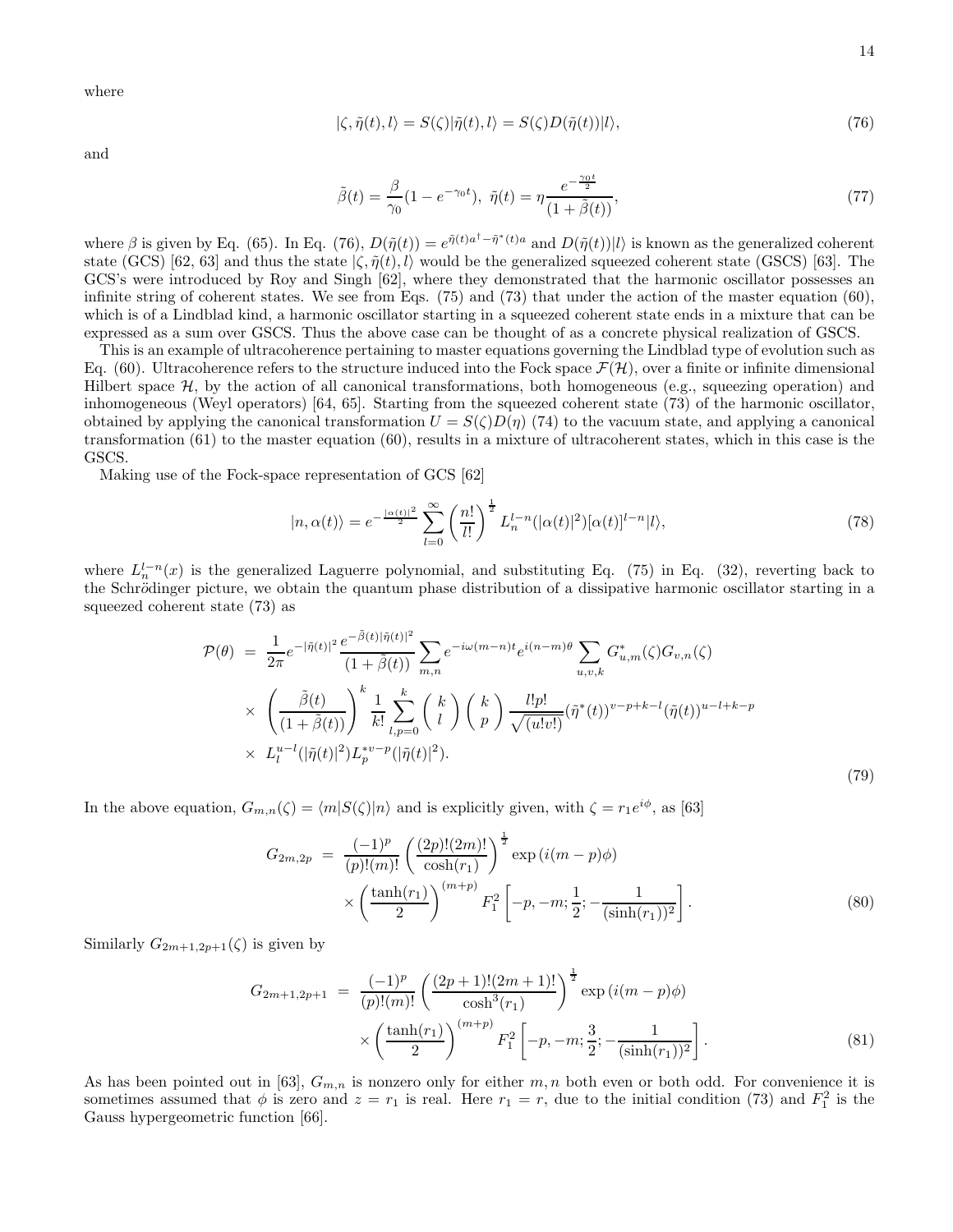

FIG. 6: A comparison of the quantum phase distributions  $\mathcal{P}(\theta)$ , for a harmonic oscillator system starting in a squeezed coherent state, for QND system-bath interaction (Eq. (39)) with that for dissipative system-bath interaction (Eq. (79)). The former (latter) is represented by the dashed (solid) curve. In both cases, temperature (in units where  $\hbar \equiv k_B \equiv 1$ )  $T = 0$ , the squeezing parameters  $r = r_1 = 1$ , bath exposure time  $t = 0.1$ ,  $\gamma_0 = 0.025$ ,  $\omega = 1$ . In the former case,  $\psi = 0$  and  $\omega_c = 100$ , while in the latter,  $\Phi = 0$ .

In Figure 6, we make a comparison of the quantum phase distributions  $\mathcal{P}(\theta)$  for a harmonic oscillator system starting in a squeezed coherent state (38), for QND system-bath interaction (Eq. (39)) with that for dissipative system-bath interaction (Eq. (79)). A comparison of the distributions brings out the differing effects of the two types of system-bath interactions on them. The phase distributions are normalized.

#### V. APPLICATIONS: PHASE DISPERSION

From the perspective of experiments, a relevant quantity is the quantum phase fluctuation, which may be quantified by the variance  $\sigma^2 = \langle \phi^2 \rangle - \langle \phi \rangle^2$ . For example, Ref. [17] presents measurement of phase variance on atomic populations using interferometry improved by QND measurements at the inputs to the interferometer. However, this measure of phase fluctuation has the drawback that it depends on the origin of the phase integration. A measure of phase fluctuation that avoids this problem is the dispersion  $D$  [27, 67, 68, 69].

$$
D = 1 - \left| \int_{-\pi}^{+\pi} d\phi e^{-i\phi} \mathcal{P}(\phi) \right|^2.
$$
 (82)

In this section, as an application of the phase distribution formalism employed above, we study the phase dispersion D from these distributions. We also evaluated the variance for these distributions (not presented in this work), and found that in certain cases, there is in fact a qualitative difference of the behavior of these two quantities.

Figure 7 depicts the behavior of dispersion D of  $\phi$  of a ten two-level atomic system, starting from an atomic squeezed state, interacting with a squeezed thermal bath via a QND interaction, with respect to environmental squeezing parameter  $r$  (Eq. (10)). The dispersion is found to increase with temperature and squeezing, tending to the maximal value of 1, corresponding to the uniform distribution  $P(\phi) = 1/2\pi$ . This indicates that for a QND type system-bath interaction both temperature and squeezing have a similar effect of causing diffusion of the phase. Increasing bath exposure time t also leads to the effect of leveling out D to 1. At  $T = 0$ , this leveling out takes a much longer time on account of the logarithmic dependence of  $\gamma(t)$  (Eq. (8)) on t, indicating a power-law decay.

Figure 8 is analogous to Figure 7, except that the dispersion of  $\phi$  is plotted with respect to system squeezing parameter  $\zeta$  (Eq. (21)). As  $\Theta$  appearing in the expression for  $P(\phi)$  has a logarithmic dependence on  $\zeta$  (21), dispersion is insensitive to change in  $\zeta$  over the plotted range. However, as expected, the dispersion increases with temperature because of the diffusive effect of temperature on the phase distribution.

Figure 9 illustrates the behavior of dispersion D of  $\phi$  of a harmonic oscillator starting from a squeezed coherent state interacting with a squeezed thermal bath via a QND interaction, with respect to environmental squeezing parameter  $r$  (Eq. (10)). The dispersion is found to increase with temperature and squeezing, tending to the maximal value 1. Here the large-dashed curve, which represents the case of unitary evolution, shows no variation with respect to change in environmental squeezing parameter  $r$  (Eq. (10)), as expected.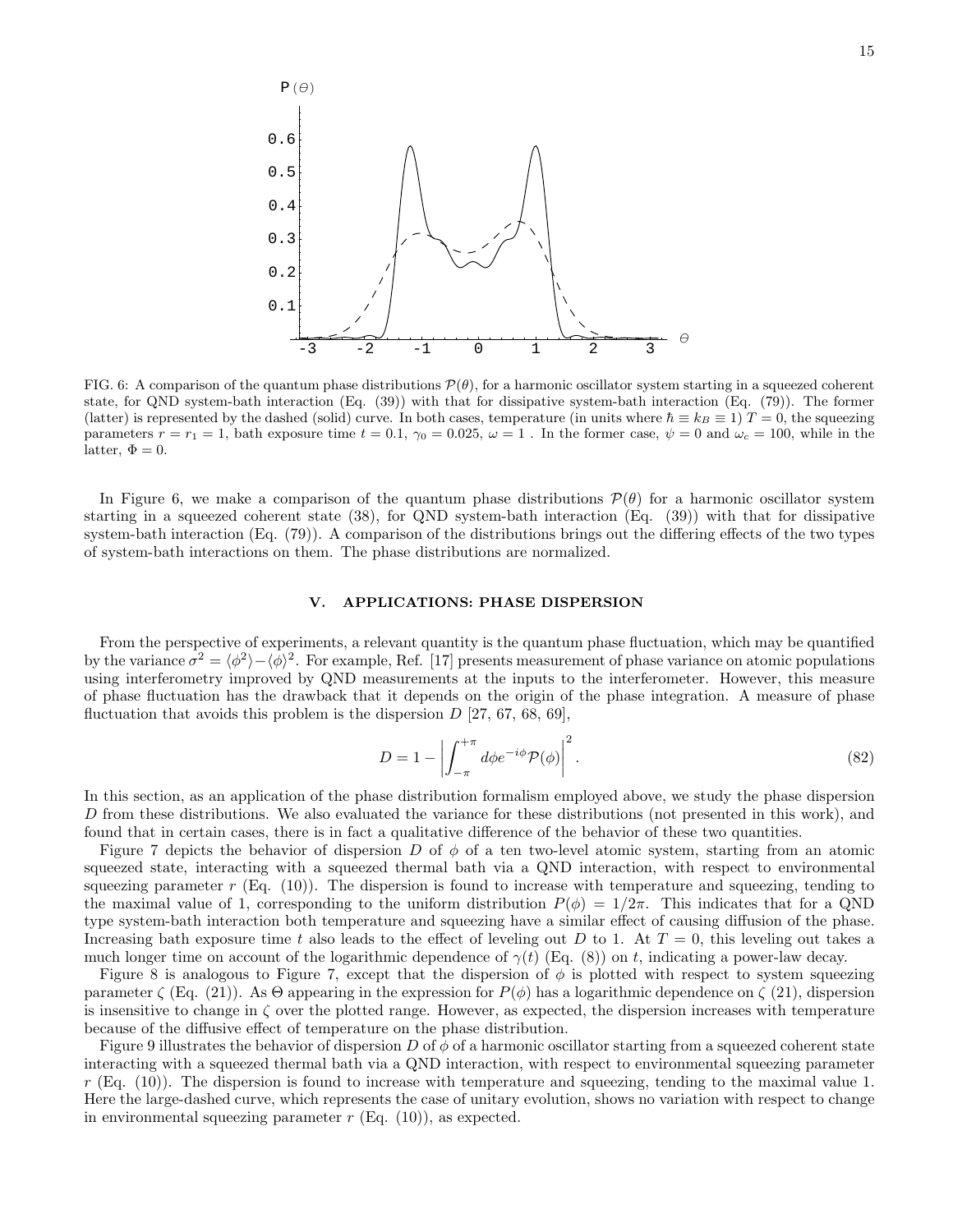

FIG. 7: Dispersion as function of environmental squeezing parameter  $r$ , for ten two-level atomic systems starting in an atomic squeezed state (Eq. (22)), at various temperatures for a QND system-environment interaction. Here  $a = 0.0$  [Eq. (10)],  $\gamma_0 = 0.0025$ ,  $\Theta = -0.01832$ ,  $t = 1.0$ ,  $j = p = 5$ ,  $\omega = 1.0$  and  $\omega_c = 100.0$ . The bold, small-dashed, large-dashed and dot-dashed curves correspond to temperatures T (in units where  $\hbar \equiv k_B = 1$ ) 0, 50, 100 and 1000, respectively.



FIG. 8: Dispersion as function of system squeezing parameter  $\zeta$ , for ten two-level atomic systems starting in an atomic squeezed state (Eq. (22)), at various temperatures for a QND system-environment interaction. Here  $a = 0.0, \gamma_0 = 0.0025, t = 1.0$ ,  $j = p = 5, \omega = 1.0, \omega_c = 100.0.$  The logarithmic dependence of  $\Theta$  on  $\zeta$  (Eq. (21)) implies a low sensitivity of the phase distribution to  $\zeta$ . The bold, dashed, dotted curves correspond to the temperatures (in units where  $\hbar \equiv k_B = 1$ )  $T = 0.0, 50.0$ and 100.0, respectively. The dot-dashed curve represents unitary evolution ( $\gamma_0 = 0$ ).

Figure 10 depicts the behavior of dispersion D of  $\phi$  of a two-level system starting in an atomic coherent state interacting with a squeezed thermal bath via a QND interaction, with respect to environmental squeezing parameter  $r$  (Eq. (10)). As before, dispersion is found to level out with increase in temperature and squeezing, tending to the value 1, which corresponds to a uniform distribution. We note that the pattern in this Figure is quite similar to that in Figure 7, whereas the use of variance for the data of Figure 10 produces a qualitatively different pattern.

Figure 11 shows the behavior of dispersion D of  $\phi$  of a two-level system starting in an atomic coherent state interacting with a squeezed thermal bath via a dissipative interaction, with respect to environmental squeezing parameter r (Eq. (10)). While in the case of QND system-bath interaction (Figures 7, 9 and 10), the dispersion is symmetric about  $r = 0$ , it is not so in this case of dissipative interaction. Further, unlike in the case of QND interaction, here increase in absolute value of squeezing (r) can cause a decrease in the dispersion. This illustrates the counteractive influence of the bath squeezing on the thermal diffusion of the phase distribution. This opposing behavior of temperature and squeezing seems to be generic to dissipative systems  $[40]$ . With increase in time t, phase tends to become randomized, increasing dispersion at any given squeezing towards the maximal value of 1, indicative of the washing away of the non-stationary effects due to the squeezed bath [64]. From Figure 2, we see that increasing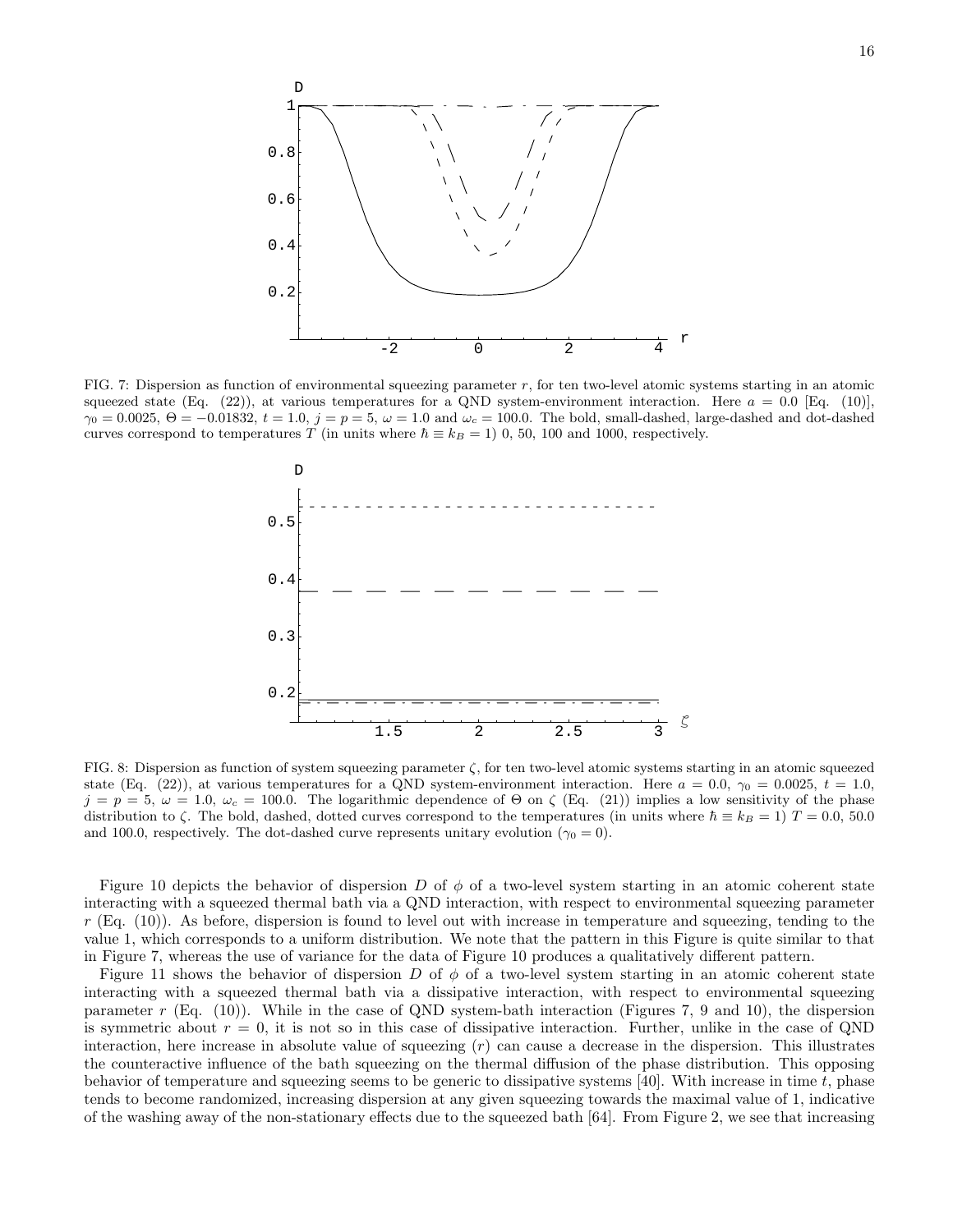

FIG. 9: Dispersion as function of environmental squeezing parameter r for a harmonic oscillator starting in a squeezed coherent state (Eq. (37)) at various temperatures for a QND system-environment interaction. Here  $\omega = 1$ ,  $\omega_c = 100$ ,  $|\alpha|^2 = 5$ ,  $\gamma_0 = 0.0025$ , and  $t = 0.1$ . Here the parameter  $a = 0$ , and the system squeezing parameters are  $r_1 = 0.5$  and  $\psi = \pi/4$ . The bold, small-dashed and dot-dashed curves correspond to temperatures (in units where  $\hbar \equiv k_B = 1$ )  $T = 0$ , 100 and 1000, respectively. The large-dashed curve corresponds to unitary evolution ( $\gamma_0 = 0$ ).



FIG. 10: Dispersion as function of environmental squeezing parameter r for a two-level system starting in an atomic coherent state (Eq. (18)), at various temperatures for a QND system-environment interaction. Here  $a = 0.0$ ,  $\gamma_0 = 0.0025$ ,  $t = 1.0$ ,  $\omega = 1.0$ ,  $\omega_c = 100$ , and  $\alpha' = \beta' = \pi/4$ . The bold, small-dashed, large-dashed and dot-dashed curves correspond to temperatures (in units where  $\hbar \equiv k_B = 1$ )  $T = 0$ , 50, 100 and 1000, respectively.

the bath exposure time  $(t)$  tends to shift and level out the distribution pattern. For finite temperatures, the latter effect predominates, and one observes a steady leveling out with time, with dispersion  $D$  tending to 1. Interestingly, the use of variance in place of dispersion for the data in Figure 11 results in a qualitatively different behavior.

## VI. CONCLUSIONS

In this paper quantum phase distributions of a number of physically interesting systems, interacting with their environment via a QND or a dissipative type of coupling, are analyzed. The system has been taken to be either a two-level atom (or equivalently, a spin-1/2 system) or a harmonic oscillator with the environment being modeled as a bath of harmonic oscillators, initially in a squeezed thermal state, from which the common thermal bath results may be easily extracted by setting the squeezing parameters to zero. The phase distributions are explicitly evaluated taking into account the effect of the different environmental parameters on the dynamics of the system starting from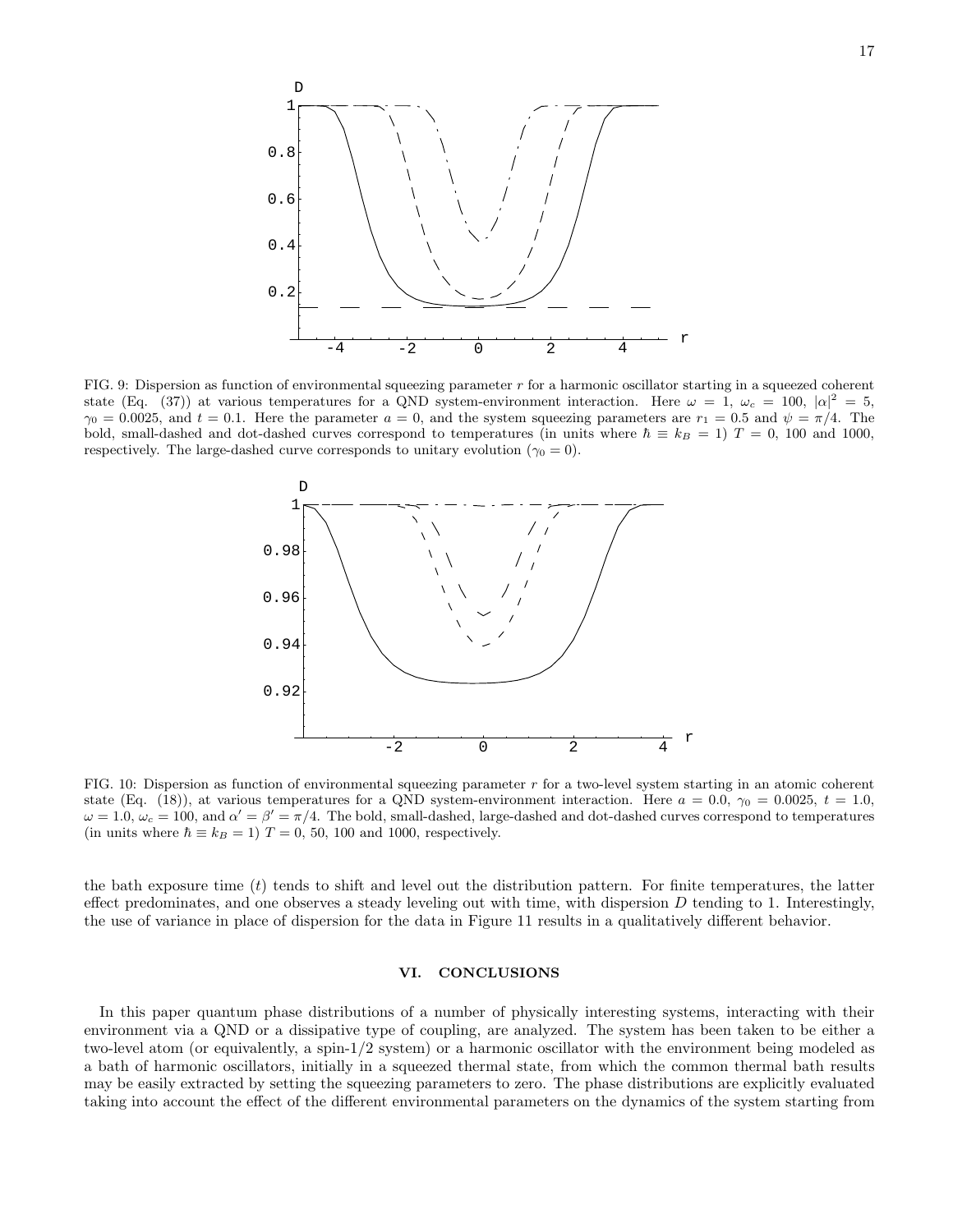

FIG. 11: Dispersion as function of environmental squeezing parameter r for a two-level system starting in an atomic coherent state (Eq. (18)), at various temperatures for a dissipative system-environment interaction. Here  $\gamma_0 = 0.0025$ ,  $t = 1.0$ ,  $\omega = 1.0$ ,  $\omega_c = 100.0$ ,  $\Phi = \pi/8$  [Eq. (44)], and  $\alpha' = \beta' = \pi/4$ . The large-dashed, small-dashed, dot-dashed and bold curves correspond to temperatures T (in units where  $\hbar \equiv k_B = 1$ ) 0, 100, 300 and 1000, respectively.

various initial states.

In Section II, we recalled previous work on phase distributions for QND systems [36] of two-level atomic systems (Section IIA) for different initial conditions of the system, starting (1) in an atomic coherent state, and (2) in an atomic squeezed state; and also of a harmonic oscillator (Section IIB) with the oscillator starting initially in (1) a coherent state, and (2) a squeezed coherent state. In Section IIA, some of the above results were extended by considering the phase distribution for multiple two-level atoms. In particular we studied, in Figure 1, the effect of the environmental parameters on the distribution for ten atoms starting in an atomic squeezed state and undergoing a QND system-bath interaction. The increase in bath squeezing r and temperature T causes phase diffusion while the increase in the bath exposure time t, causes the phase distribution to diffuse as well as shift. The phase distributions are normalized. We also introduced the number distribution  $p(m)$ , expectation of the reduced density matrix  $\rho^{s}(t)$ in the Wigner-Dicke states  $|i, m\rangle$ . By regarding the variables m and  $\phi$  as the 'number' and 'phase' of the atomic system, the relationship between the distributions  $p(m)$  and  $P(\phi)$  may be considered as expressing complementarity in an atomic context.

In Section III, the reduced density matrix of a two-level system interacting with a squeezed thermal bath via a dissipative system-bath interaction, resulting in a Lindblad form of evolution, was obtained, which reduces to the one found by Nakazato et al. [59] for the case of a thermal bath without squeezing. This solution was used to study the phase distribution for the system, starting (1) in an atomic coherent state, and (2) in an atomic squeezed state. The phase distribution curves preserve the normalization of the distribution. The phase distribution exhibit diffusion as well as shift with time, as seen from Figures 2 and 5. An interesting feature that emerges from our work is that the relationship between squeezing and temperature effects depend on the type of system-bath interaction. In the case of QND type interaction, squeezing and temperature work in tandem, and produce a diffusive effect on the phase distribution. In contrast, in case of a dissipative interaction, with the reduced system dynamics governed by a Lindblad equation (40), squeezing tends to counteract the influence of temperature, manifesting as a resistence to randomization of phase. This was noted for example in a comparison between the large- and dot-dashed curves of Figure 2, and also in comparison between the bold and large-dashed curves in Figures 5. A similar behavior is observed in the joint effect of temperature and squeezing on the geometric phase of a qubit (two-level system) interacting dissipatively with its environment [40]. Complementarity between the variables m and  $\phi$ , by a comparison of the distributions  $p(m)$  and  $P(\phi)$ , was brought out in an interesting manner for the case of a dissipative system-environment interaction and seen from a comparison of Figure 4 with Figure 3. In Figure 3, for the case where temperature  $T = 0$  and bath squeezing parameter  $r = 0$ , the system tends to the pure state  $|j = 1/2, m = -1/2\rangle$ , as seen by the large-dashed curve. This corresponds to the action of a quantum deleter [43] by means of an amplitude damping channel [44]. Correspondingly the complementary distribution  $P(\phi)$  is seen to level out (the large-dashed curve in Figure 4), indicating complete randomization.

In Section IV, the quantum phase distribution for a harmonic oscillator in a dissipative interaction with a squeezed thermal bath, with the system starting out in a squeezed coherent state, was obtained. An interesting fact that emerged was that under the action of the master equation (60), which is of a Lindblad kind, a harmonic oscillator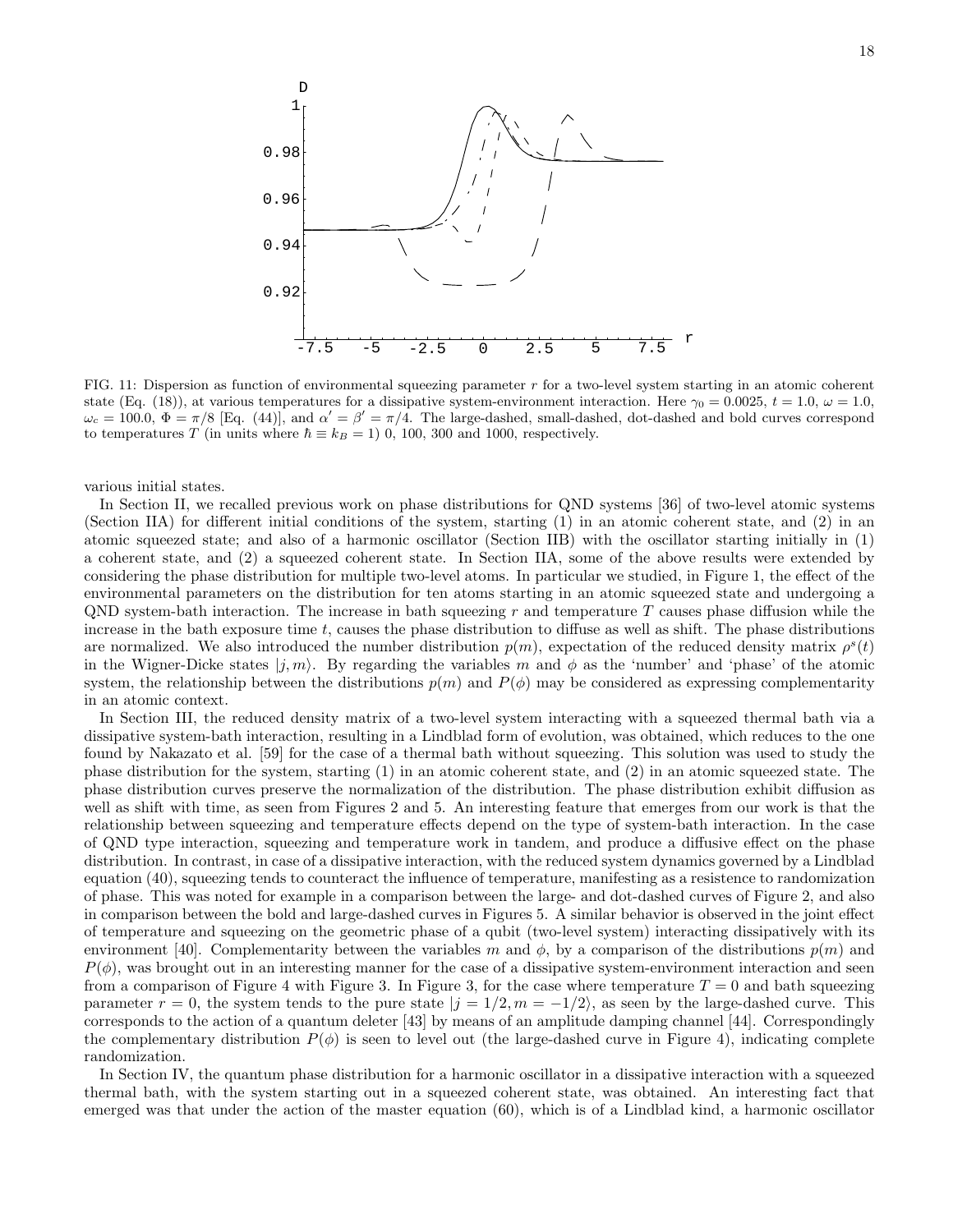starting in a squeezed coherent state ends in a mixture that can be expressed as a sum over GSCS. A comparison of this distribution with that of the analogous case for a QND system-bath interaction (Figure 6) brings out the differing effects of the two types of system-bath interactions on the phase distribution.

In Section V, as an application we studied the dispersion of phase using the phase distributions conditioned on particular initial states of the system. In the case of QND system-bath interaction, the profile of dispersion D is symmetric about  $r = 0$ , as seen from Figures 7, 9 and 10. In contrast, the profile of dispersion is not symmetric in the case of a dissipative interaction (Figure 11), indicative of the greater complexity of the latter type of interaction. Dispersion is a measure of phase fluctuations. Since the phase distributions used here are obtained taking the effect of the environment into consideration, the dispersions calculated using them would set a realistic estimate on phase measurements in a number of experimental scenarios.

We hope that the treatment of phase distributions developed here would be of interest both from a technical point of view as well as in the context of experimental situations.

#### Acknowledgments

We thank Prof. Joachim Kupsch for helpful comments. We are also thankful to the anonymous Referee for suggestions that have helped improve Section V.

- [1] W. H. Louisell, Quantum Statistical Properties of Radiation (John Wiley and Sons, 1973).
- [2] A. O. Caldeira and A. J. Leggett, Physica A 121, 587 (1983).
- [3] W. H. Zurek, Phys. Today 44, 36 (1991); Prog. Theor. Phys. 87, 281 (1993).
- [4] J. Shao, M-L. Ge and H. Cheng, Phys. Rev. E 53, 1243 (1996).
- [5] D. Mozyrsky and V. Privman, Journal of Stat. Phys. 91, 787 (1998).
- [6] G. Gangopadhyay, M. S. Kumar and S. Dattagupta, J. Phys. A: Math. Gen. 34, 5485 (2001).
- [7] H.-P. Breuer and F. Petruccione, The Theory of Open Quantum Systems (Oxford University Press, 2002).
- [8] V. Hakim and V. Ambegaokar, Phys. Rev. A 32, 423 (1985).
- [9] C. M. Smith and A. O. Caldeira, Phys. Rev. A **36**, 3509 (1987); *ibid* 41, 3103 (1990).
- [10] H. Grabert, P. Schramm and G. L. Ingold, Phys. Rep. 168, 115 (1988).
- [11] S. Banerjee and R. Ghosh, Phys. Rev. A 62, 042105 (2000).
- [12] S. Banerjee and R. Ghosh, Phys. Rev. E 67, 056120 (2003).
- [13] C. J. Myatt, B. E. King, Q. A. Turchette, C. A. Sackett, et al., Nature 403, 269 (2000).
- [14] Q. A. Turchette, C. J. Myatt, B. E. King, C. A. Sackett, et al., Phys. Rev. A **62**, 053807 (2000).
- [15] G. J. Pryde, J. L. O'Brien, A. G. White, et al., Phys. Rev. Lett. 92, 190402 (2004); J. L. O'Brien, G. J. Pryde, A. G. White, et. al., Nature 426, 264 (2003).
- [16] R. Onofrio and L. Viola, Phys. Rev. A 58, 69 (1998).
- [17] A. Kuzmich, N. P. Bigelow and L. Mandel, Europhys. Lett. 42, 481 (1998).
- [18] J. Clausen, J. Salo, V. M. Akulin and S. Stenholm, Phys. Rev. A 72, 062104 (2005).
- [19] S. Banerjee and R. Ghosh, J. Phys. A: Math. Theo. 40, 1273 (2007).
- [20] V. B. Braginsky, Yu. I. Vorontsov and K. S. Thorne, Science 209, 547 (1980).
- [21] V. B. Braginsky and F. Ya. Khalili, in Quantum Measurements, edited by K. S. Thorne (Cambridge University Press, Cambridge, 1992).
- [22] D. F. Walls and G. J. Milburn, *Quantum Optics* (Springer, Berlin, 1994).
- [23] W. H. Zurek, in The Wave-Particle Dualism, edited by S. Diner, D. Fargue, G. Lochak and F. Selleri (D. Reidel Publishing Company, Dordrecht, 1984).
- [24] C .M. Caves, K. D. Thorne, R. W. P. Drever, V. D. Sandberg and M. Zimmerman, Rev. Mod. Phys. 52, 341 (1980).
- [25] M. F. Bocko and R. Onofrio, Rev. Mod. Phys. 68, 755 (1996).
- [26] W. P. Schleich and S. M. Barnett (eds.), Quantum Phase and Phase Dependent Measurements, Physica Scripta Special issue T48 (1993).
- [27] V. Peřinová, A. Lukš and J. Peřina, *Phase in Optics* (World Scientific, Singapore, 1998).
- [28] P. A. M. Dirac, Proc. R. Soc. Lond. A 114, 243 (1927).
- [29] L. Susskind and J. Glogower, Physics 1, 49 (1964).
- [30] P. Carruthers and M. M. Nieto, Rev. Mod. Phys. 40, 411 (1968).
- [31] D. T. Pegg and S. M. Barnett, J. Mod. Opt. **36**, 7 (1989); Phys. Rev. A **39**, 1665 (1989).
- [32] J. H. Shapiro, S. R. Shepard and N. C. Wong, Phys. Rev. Lett. **62**, 2377 (1989).
- [33] J. H. Shapiro and S. R. Shepard, Phys. Rev. A 43, 3795 (1991).
- [34] M. J. W. Hall, Quantum Opt. 3, 7 (1991).
- [35] G. S. Agarwal, S. Chaturvedi, K. Tara and V. Srinivasan, Phys. Rev. A 45, 4904 (1992).
- [36] S. Banerjee, J. Ghosh and R. Ghosh, Phys. Rev. A 75, 062106 (2007); eprint quant-ph/0703055.